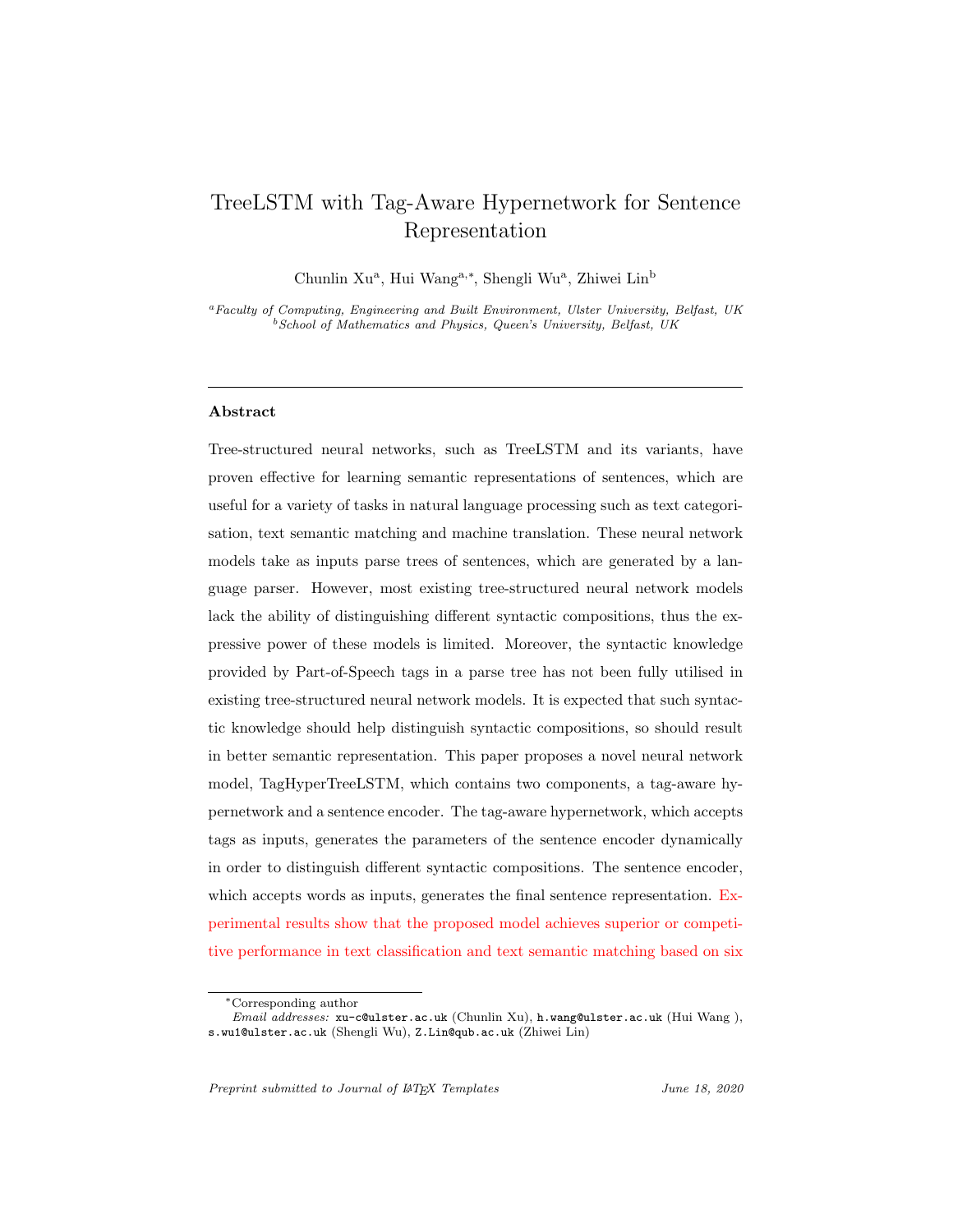benchmark datasets when compared against previous tree-structured models. Keywords: Sentence representation, Text classification, Text semantic matching, Dynamic composition, TreeLSTM

# 1. Introduction

Representing a sentence as a compact semantic vector is a fundamental operation for various natural language processing (NLP) tasks, such as text classification [\[1,](#page-22-0) [2\]](#page-22-1), machine translation [\[3,](#page-22-2) [4\]](#page-22-3), text semantic matching [\[5,](#page-23-0) [6\]](#page-23-1). Recently, <sup>5</sup> deep neural networks such as recurrent neural network (RNN) [\[7\]](#page-23-2) and its variants including Long Short-Term Memory (LSTM) [\[8\]](#page-23-3) and Gated Recurrent Unit (GRU) [\[3\]](#page-22-2) are widely used to represent sentence-level information by converting a sequence of words into a fixed length vector. In addition to RNNs, other types of neural networks such as convolutional neural networks (CNNs) [\[1\]](#page-22-0) and

<sup>10</sup> self-attention based models [\[9\]](#page-23-4) are also used for sentence representation. However, the above three types of models take a sentence as a flat sequence, without considering the structural information of the sentence.

In contrast, tree-structured neural networks or recursive neural networks (RecNNs) [\[10,](#page-23-5) [11\]](#page-23-6) take a sentence as a recursive structure. Based on the pre-<sup>15</sup> obtained syntactic parse tree, a RecNN model converts each word at a leaf node of the tree to a representation vector, and then uses a composition function to compose word/phrase pairs to get representations of the intermediate nodes of the tree. Finally, the representation of the root node is viewed as a representation of the sentence. However, a major limitation is that all kinds of <sup>20</sup> compositions share the same parameters in a RecNN model as shown in Figure [1,](#page-2-0) neglecting the fact that different syntactic compositions exist which require different parameters for the RecNN model to handle precisely.

In order to distinguish different syntactic compositions, some dynamic compositional models are proposed, in which different composition functions are <sup>25</sup> used for different compositions. One way of performing dynamic composition is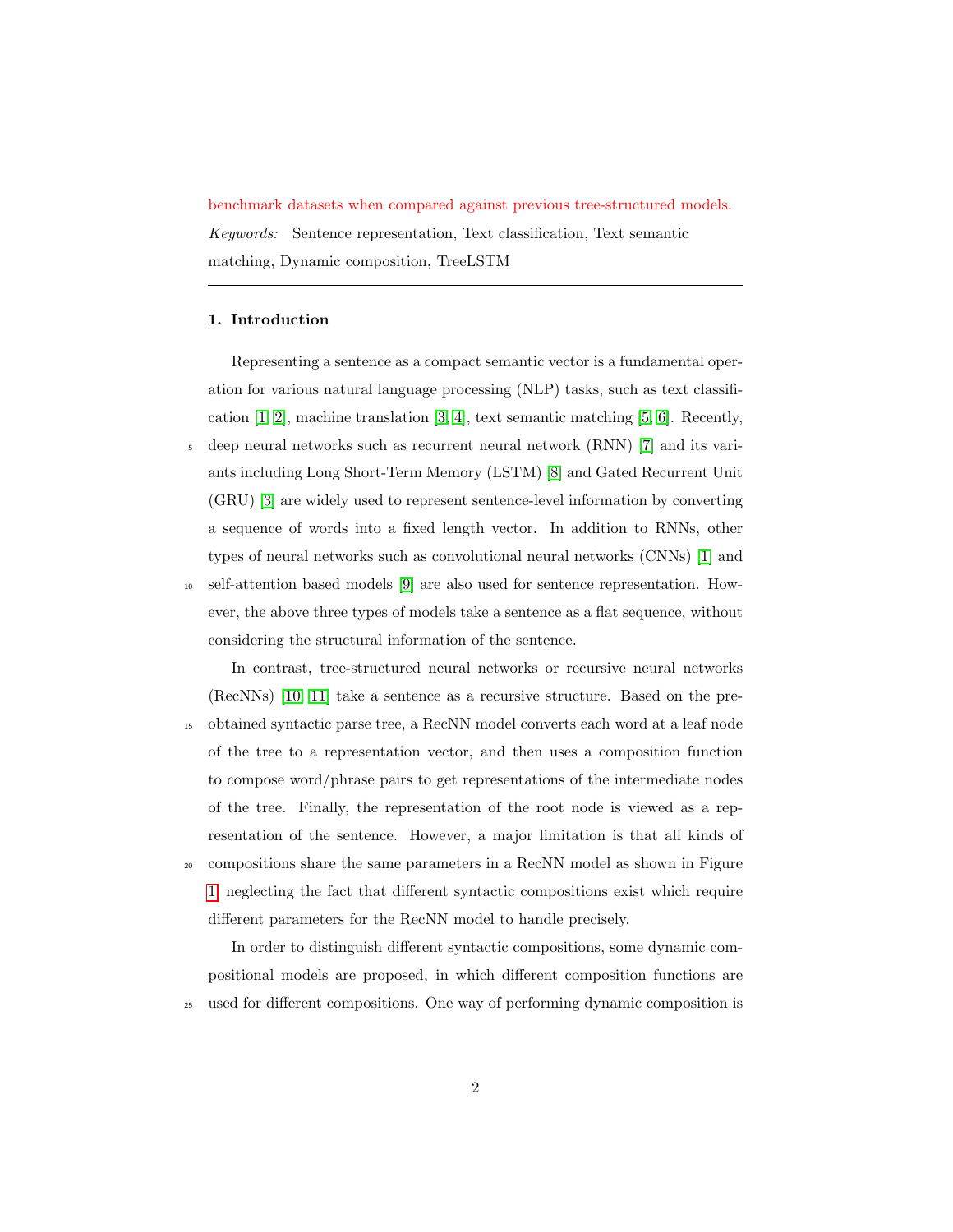

<span id="page-2-0"></span>Figure 1: A RecNN model where the parameter  $\theta$  is shared by different kinds of syntactic compositions such as verb-noun (VP) composition and determiner-noun (NP) composition.

with the aid of Part-of-Speech (POS) tags<sup>[1](#page-2-1)</sup> attached to each node in the syntactic tree of a sentence [\[12,](#page-24-0) [13,](#page-24-1) [14,](#page-24-2) [15\]](#page-24-3). Usually, a low-dimensional distributed vector is used to represent each tag, namely tag embedding. Tag embeddings are learned and then used, together with the word embeddings, as inputs to the <sup>30</sup> composition function of the model. For example, Huang *et al.* [\[13\]](#page-24-1) proposed

- TE-LSTM which takes tag embeddings as additional inputs to the gate functions of the TreeLSTM. A limitation of this kind of model is that the learned tag embeddings in these models are too simple to reflect the rich information that tags provide in different syntactic structures.
- <sup>35</sup> Another way of conducting dynamic composition is to take advantage of hypernetworks [\[16\]](#page-24-4) which use a small network (i.e."hypernetwork") to generate the weights for a larger network (i.e. main network). Liu et al. [\[2\]](#page-22-1) proposed DC-TreeLSTM which is composed of two separate TreeLSTMs with similar structures but different numbers of parameters. The smaller TreeLSTM is employed
- <sup>40</sup> to calculate the weights of the bigger TreeLSTM. A limitation of DC-TreeLSTM is that the two TreeLSTMs share the same inputs, i.e. word embeddings, thus, the model can only extract semantic information and lacks the ability of capturing syntactic information which is useful for dynamic composition. Although

<span id="page-2-1"></span><sup>&</sup>lt;sup>1</sup>For simplicity, we refer to Part-of-Speech (POS) tags as tags in the rest of the paper.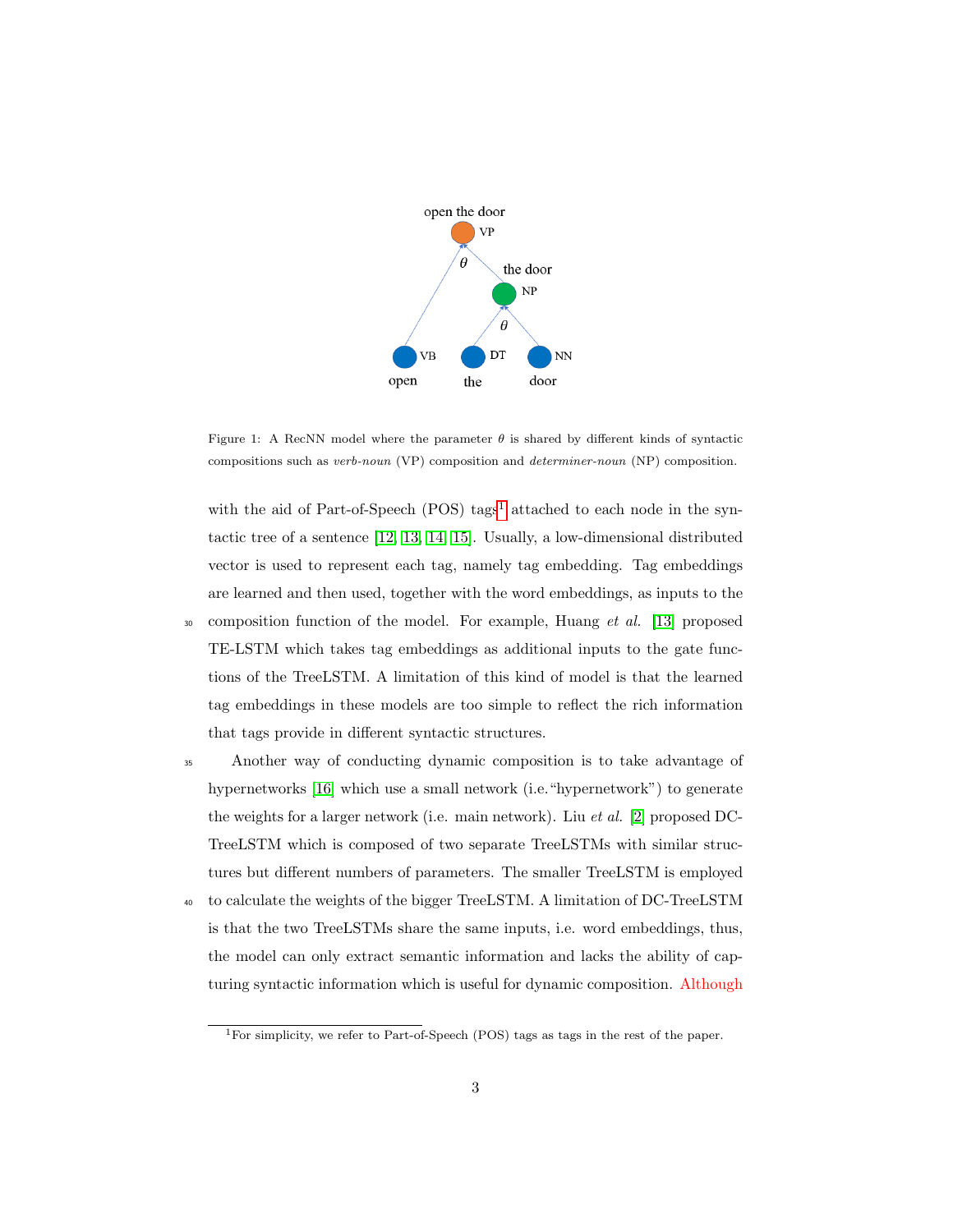Shen et al. [\[15\]](#page-24-3) considered syntactic information and improved the performance

- <sup>45</sup> of DC-TreeLSTM by incorporating tag information and word information in the hypernetwork TreeLSTM, tag information is only a supplement to the word information. However, comparing with words, tags can help the model to distinguish different syntactic compositions more explicitly. Thus, how to use tags in a more efficient way for dynamic composition still need to be further explored.
- <sup>50</sup> In short, the syntactic information of a sentence has not been fully explored for dynamic composition in previous studies. To alleviate this limitation, we propose a new model, TagHyperTreeLSTM, which is composed of a tag-aware hypernetwork and a sentence encoder. The purpose of the tag-aware hypernetwork is two-fold: (1) to extract much more syntactic information by encoding
- <sup>55</sup> some structural information into tag embeddings; and (2), to dynamically generate parameters for the sentence encoder. Specifically, the tag-aware hypernetwork is a standard TreeLSTM which only accepts tag embeddings at each node of a tree, and outputs a new tag representation of the node. Then these new tag representations, which encode structural information of nodes, will be
- <sup>60</sup> used to generate parameters for the sentence encoder to perform dynamic composition. The sentence encoder is another TreeLSTM which accepts words as inputs and outputs the final sentence representation. We evaluate the proposed TagHyperTreeLSTM model on two typical NLP tasks: text classification and text semantic matching. The results show that TagHyperTreeLSTM is more
- <sup>65</sup> expressive than previous models due to its ability of capturing both semantic and syntactic information.

The contributions of the paper can be summarised as follows:

- We propose a new perspective on the usage of tags in a syntactic tree and devise a novel dynamic compositional model TagHyperTreeLSTM for <sup>70</sup> sentence representation.
	- Experimental results show that the proposed model achieves state-of-theart performance among tree-structured models on six benchmark datasets with fewer parameters.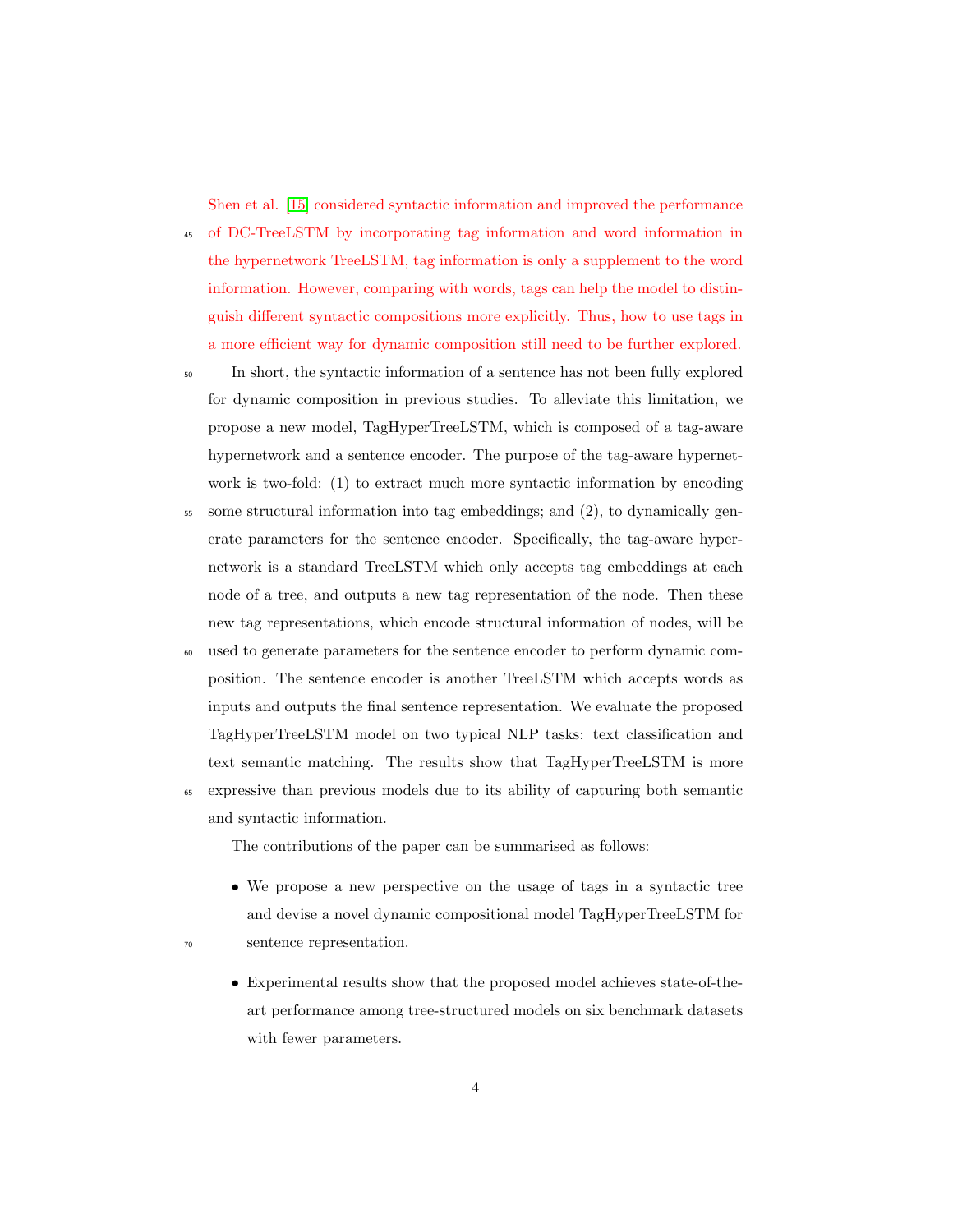- An elaborate qualitative analysis is presented, giving an intuitive expla-
- <sup>75</sup> nation of why our model works.

# 2. Related Works

Recursive neural networks (RecNNs) or tree-structured neural networks is one type of neural architecture which learns sentence representation by exploiting syntactic structures. Earlier researches on RecNNs mainly focus on in-<sup>80</sup> vestigating effective composition functions. Socher et al. [\[10\]](#page-23-5) firstly proposed the RecNN architecture and uses a simple feed-forward neural network as the composition function of the model. Latterly, some more complex composition functions such as matrix-vector multiplication [\[17\]](#page-24-5), tensor computation [\[11\]](#page-23-6) and TreeLSTM [\[18\]](#page-24-6) are proposed to improve the performance of the basic RecN-

- <sup>85</sup> N. Benefiting from considering the syntactic structure of sentences, RecNNs achieves impressive performance on a variety of NLP tasks. However, a major limitation of these RecNN models is that the same composition function is used recursively over the syntactic tree, thus lacking the ability of distinguishing different syntactic compositions.
- <sup>90</sup> To alleviate this problem, a straightforward method is to utilize multiple composition functions. Socher et al. [\[19\]](#page-25-0) selected a suitable composition function for each word/phrase pair according to its syntactic categories. Similarly, Dong et al. [\[20\]](#page-25-1) introduced AdaRNN, which also uses multiple composition functions and adaptively selects them depending on tags and child vectors. How-
- <sup>95</sup> ever, the predefined composition functions are usually designed manually for some specific tasks, thus the generalization ability of these models is limited. Recently, researchers proposed some models which can automatically perform dynamic composition with the aid of tags [\[12,](#page-24-0) [14,](#page-24-2) [13,](#page-24-1) [21\]](#page-25-2). Generally, tags are usually used as supplementary inputs for RecNNs in these models. For example,
- <sup>100</sup> Wang et al. [\[14\]](#page-24-2) and Huang et al. [\[13\]](#page-24-1) employed tag embeddings as additional inputs to control the gates of TreeLSTM to conduct dynamic composition. Some other works such as [\[2,](#page-22-1) [15\]](#page-24-3) took advantage of recent works on dynam-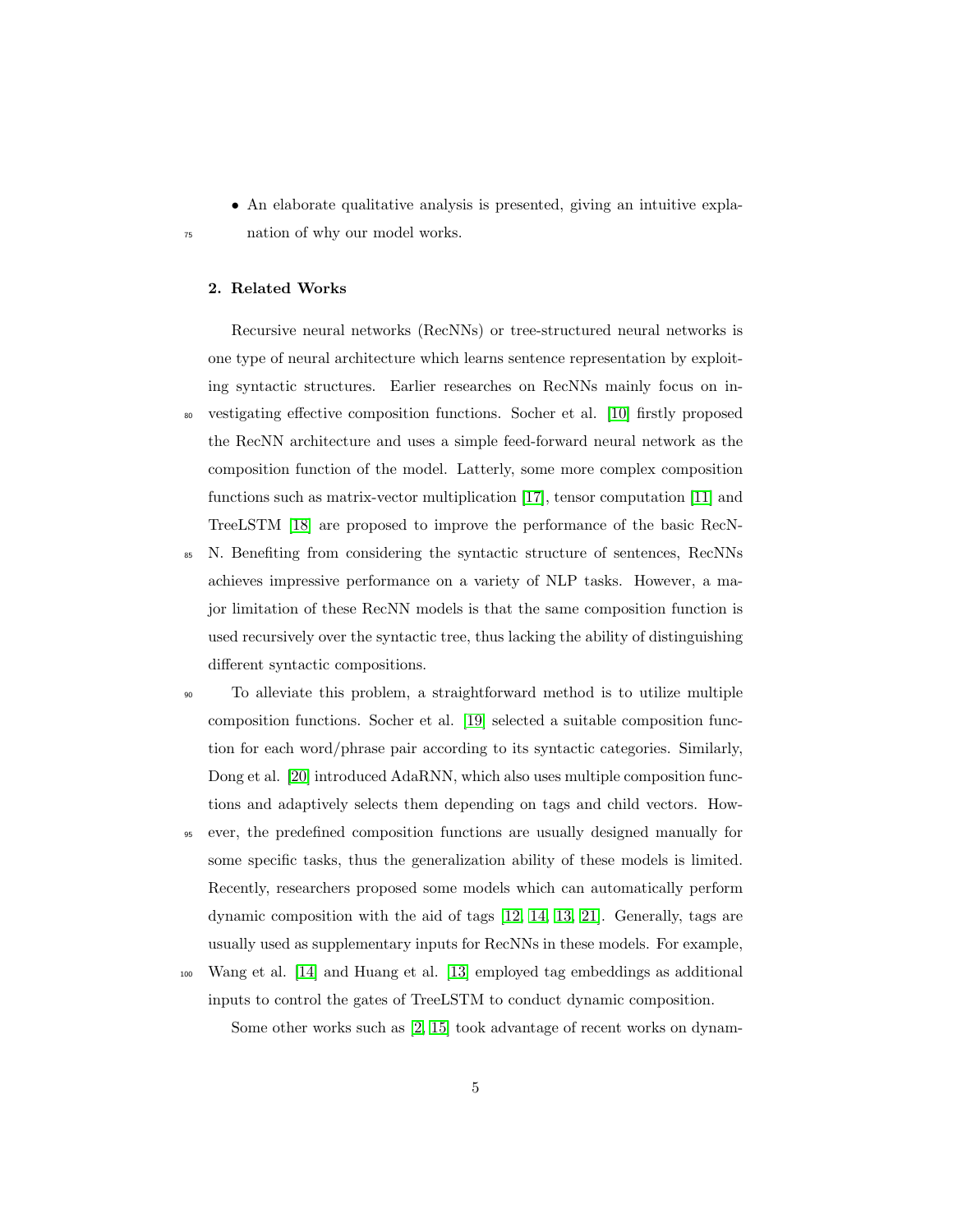ic parameter prediction [\[16\]](#page-24-4), and proposed to use a hypernetwork to generate parameters for RecNNs dynamically. Liu et al. [\[2\]](#page-22-1) proposed DC-TreeLSTM

- <sup>105</sup> which is composed of two separate TreeLSTMs with similar structure but different number of parameters. The smaller TreeLSTM is employed to calculate the weights of the bigger TreeLSTM. The two TreeLSTMs in a DC-TreeLSTM model share the same input, i.e. word embeddings. Shen et al. [\[15\]](#page-24-3) proposed TG-HTreeLSTM, which improves the performance of DC-TreeLSTM by design-
- <sup>110</sup> ing a complex information fusion layer which incorporates tag information and word information for hypernetwork TreeLSTM. These two works are very related to our work, but with significant difference. The hypernetwork in our model is solely based on tags without using any word information. Moreover, experimental results show that the proposed model outperforms TG-HTreeLSTM with
- <sup>115</sup> fewer parameters.

# 3. The Model

In this section, we present a novel dynamic compositional neural architecture, named TagHyperTreeLSTM, which consists of two components, i.e. tag-aware hypernetwork and sentence encoder. The tag-aware hypernetwork is <sup>120</sup> a standard TreeLSTM which only accepts tag embeddings as inputs and outputs new tag representation of each node in a parse tree. The sentence encoder accepts word representations as inputs and outputs sentence representations. The parameters of sentence encoder are calculated based on the outputs of tag-aware hypernetwork. Figure [2](#page-6-0) illustrates the proposed model.

<sup>125</sup> In subsection [3.1,](#page-5-0) the standard TreeLSTM architecture is outlined. Subsection [3.2](#page-7-0) describes the tag-aware hypernetwork and subsection [3.3](#page-8-0) presents the sentence encoder.

# <span id="page-5-0"></span>3.1. TreeLSTM

LSTM [\[8\]](#page-23-3) is proposed to deal with the vanishing and exploding gradient prob-<sup>130</sup> lems of RNN [\[7\]](#page-23-2), which can capture long-distance dependencies for sequential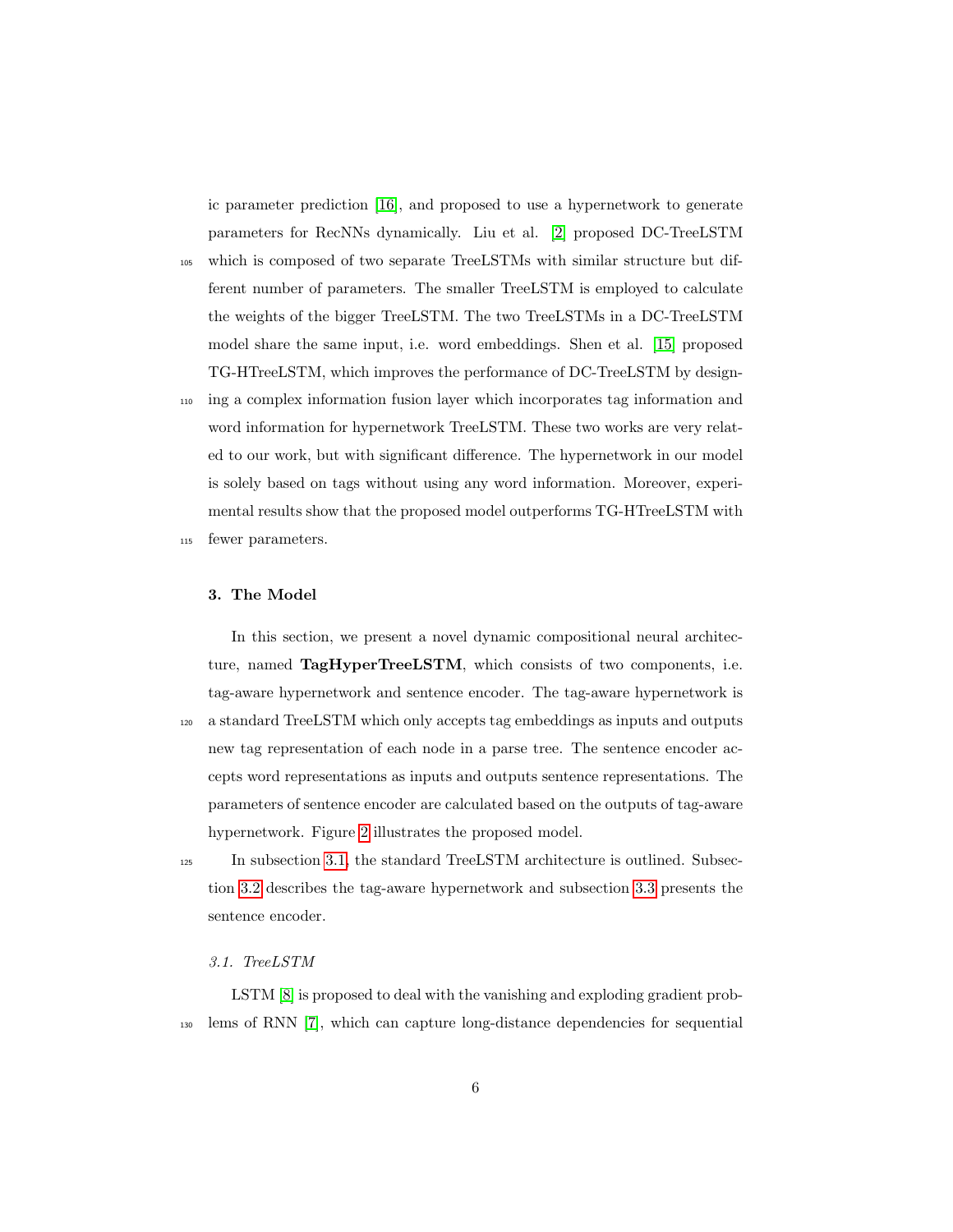

<span id="page-6-0"></span>Figure 2: An overview of the TagHyperTreeLSTM. The tag-aware hypernetwork is a standard TreeLSTM which only accepts tag embeddings as inputs. U denotes parameters of tagaware hypernetwork.  $(\hat{\mathbf{h}}_1, \ldots, \hat{\mathbf{h}}_5)$  and  $(\check{\mathbf{h}}_1, \ldots, \check{\mathbf{h}}_5)$  are hidden states of nodes in tag-aware hypernetwork and sentence encoder, respectively.  $\mathbf{W}(\hat{\mathbf{h}}_4)$  and  $\mathbf{W}(\hat{\mathbf{h}}_5)$  are intermediate hidden vectors computed based on  $\hat{h}_4$  and  $\hat{h}_5$ . Parameters of the sentence encoder at each non-leaf node, i.e.  $\theta_1$  and  $\theta_2$ , are not static, but are changed dynamically by the hidden vectors  $\mathbf{W}(\hat{\mathbf{h}}_4)$ and  $W(\hat{h}_5)$ , respectively, and the detailed computation refers to subsection [3.3.](#page-8-0)

data due to its well-designed gate mechanism. TreeLSTM [\[18\]](#page-24-6) is a generalization of LSTM to tree-structured network topologies which achieves impressive performance for sentence representation.

For each node j in a binary constituency tree of a sentence, let  $x_j =$  $[x_1, \ldots, x_{d_e}]^T$  be an input vector,  $\mathbf{h}_j^l = [h_1^l, \ldots, h_d^l]^T$  and  $\mathbf{h}_j^r = [h_1^r, \ldots, h_d^r]^T$ be the hidden states of left child and right child, respectively.  $\mathbf{c}_j^l = [c_1^l, \dots, c_d^l]^T$ and  $\mathbf{c}_j^r = [c_1^r, \ldots, c_d^r]^T$  be the memory cells of left child and right child, respectively. The composition function of a TreeLSTM unit can be described as follows:

<span id="page-6-1"></span>
$$
\mathbf{i}_{j} = \sigma(\mathbf{W}_{i}[\mathbf{x}_{j}; \mathbf{h}_{j}^{l}; \mathbf{h}_{j}^{c}] + \mathbf{b}_{i})
$$
(1)

$$
\mathbf{f}_j^l = \sigma(\mathbf{W}_l[\mathbf{x}_j; \mathbf{h}_j^l; \mathbf{h}_j^c] + \mathbf{b}_l)
$$
\n(2)

$$
\mathbf{f}_{j}^{r} = \sigma(\mathbf{W}_{r}[\mathbf{x}_{j}; \mathbf{h}_{j}^{l}; \mathbf{h}_{j}^{c}] + \mathbf{b}_{r})
$$
\n(3)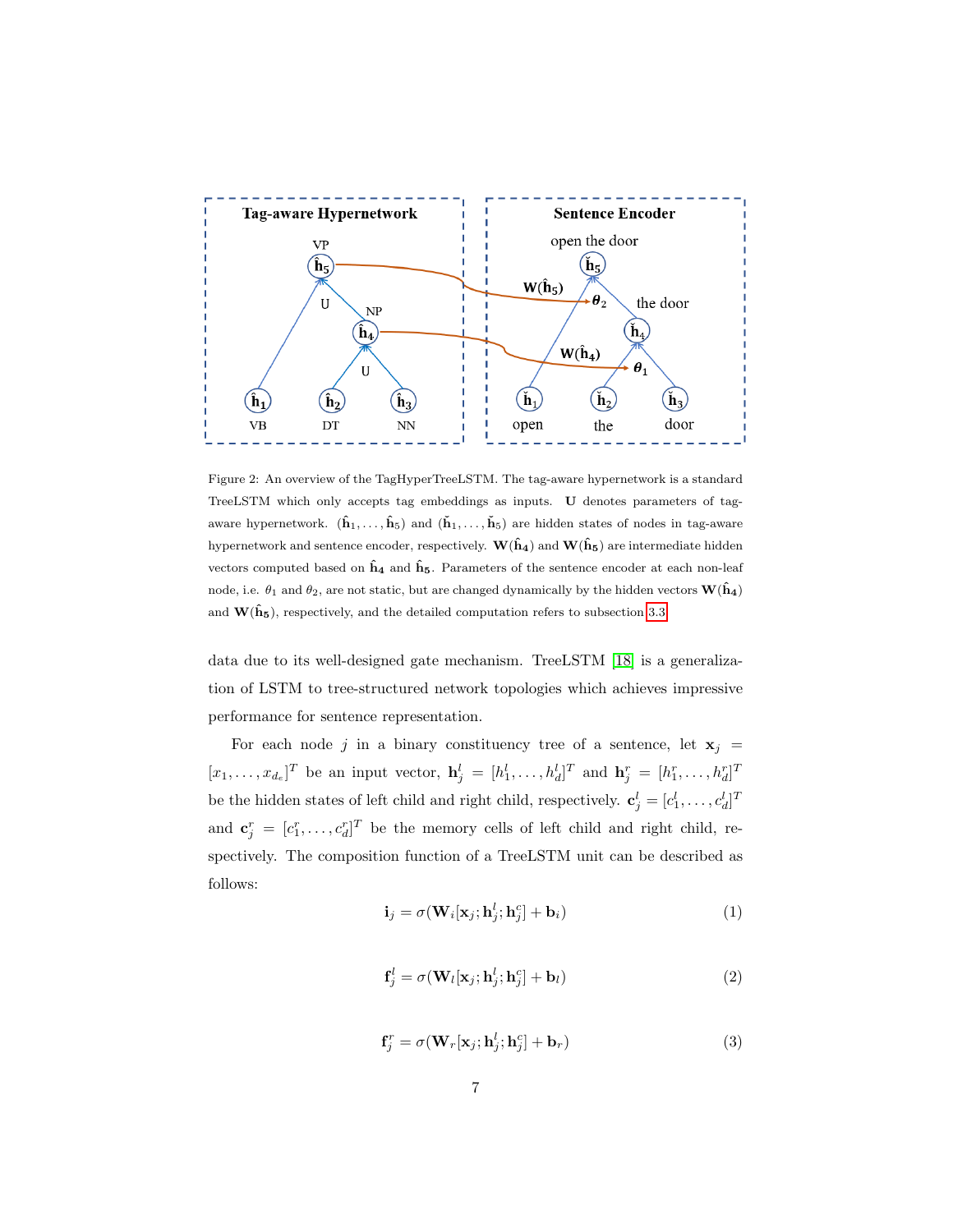$$
\mathbf{g}_j = \tanh(\mathbf{W}_g[\mathbf{x}_j; \mathbf{h}_j^l; \mathbf{h}_j^c] + \mathbf{b}_g)
$$
(4)

$$
\mathbf{o}_j = \sigma(\mathbf{W}_o[\mathbf{x}_j; \mathbf{h}_j^l; \mathbf{h}_j^c] + \mathbf{b}_o)
$$
\n(5)

$$
\mathbf{c}_{j} = \mathbf{f}_{j}^{l} \odot \mathbf{c}_{j}^{l} + \mathbf{f}_{j}^{r} \odot \mathbf{c}_{j}^{r} + \mathbf{i}_{j} \odot \mathbf{g}_{j}
$$
(6)

$$
\mathbf{h}_j = \mathbf{o}_j \odot \tanh(\mathbf{c}_j) \tag{7}
$$

<span id="page-7-2"></span>where  $\mathbf{c}_j, \mathbf{h}_j \in \mathbb{R}^d$  refer to the memory cell and hidden state of node  $j$ .  $\mathbf{i}_j, \mathbf{f}_j^l, \mathbf{f}_j^r, \mathbf{o}_j \in \mathbb{R}^d$ <sup>135</sup>  $\mathbb{R}^d$  represent input gate, two forgot gates (left child and right child), and output gate, respectively.  $\mathbf{g}_j \in \mathbb{R}^d$  is the newly composed input for the memory cell.  $\mathbf{W}_i, \mathbf{W}_l, \mathbf{W}_r, \mathbf{W}_g, \mathbf{W}_o \in \mathbb{R}^{d \times (2d+d_e)}$  and  $\mathbf{b}_i, \mathbf{b}_l, \mathbf{b}_r, \mathbf{b}_g, \mathbf{b}_o \in \mathbb{R}^d$  are trainable parameters. [; ] denotes the concatenation operation, tanh is the hyperbolic tangent,  $\sigma$  denotes the sigmoid function, and  $\odot$  represents element-wise multi-<sup>140</sup> plication.

For simplicity, we describe the computation of the hidden state of node  $j$  at a high level with Equation [\(8\)](#page-7-1) to facilitate references later in the paper, and the detailed computation refers to Equations [\(1-](#page-6-1)[7\)](#page-7-2).

<span id="page-7-1"></span>
$$
[\mathbf{h}_j; \mathbf{c}_j] = \mathbf{TreeLSTM}(\mathbf{x}_j, \mathbf{h}_j^l, \mathbf{h}_j^r, \mathbf{c}_j^l, \mathbf{c}_j^r)
$$
(8)

## <span id="page-7-0"></span>3.2. Tag-aware Hypernetwork

In this subsection, the tag-aware hypernetwork in Figure [2](#page-6-0) is described in detail. It is a standard TreeLSTM but accepts only tag embeddings as inputs. The purpose of the tag-aware hypernetwork is to generate parameters dynamically <sup>145</sup> for the sentence encoder (the right side of Figure [2\)](#page-6-0).

Formally, we denote tag embedding for the tag attached to each node  $j$  in a binary constituency tree as  $\mathbf{e}_j = [e_1, \dots, e_{d_t}]^T$ . Then the hidden state  $\hat{\mathbf{h}}_j \in \mathbb{R}^{d_t}$ and memory cell  $\hat{\mathbf{c}}_j \in \mathbb{R}^{d_t}$  of node j are defined in the following way. If node j is a leaf node:

$$
[\hat{\mathbf{h}}_j; \hat{\mathbf{c}}_j] = \tanh(\mathbf{V}\mathbf{e}_j + \mathbf{a})\tag{9}
$$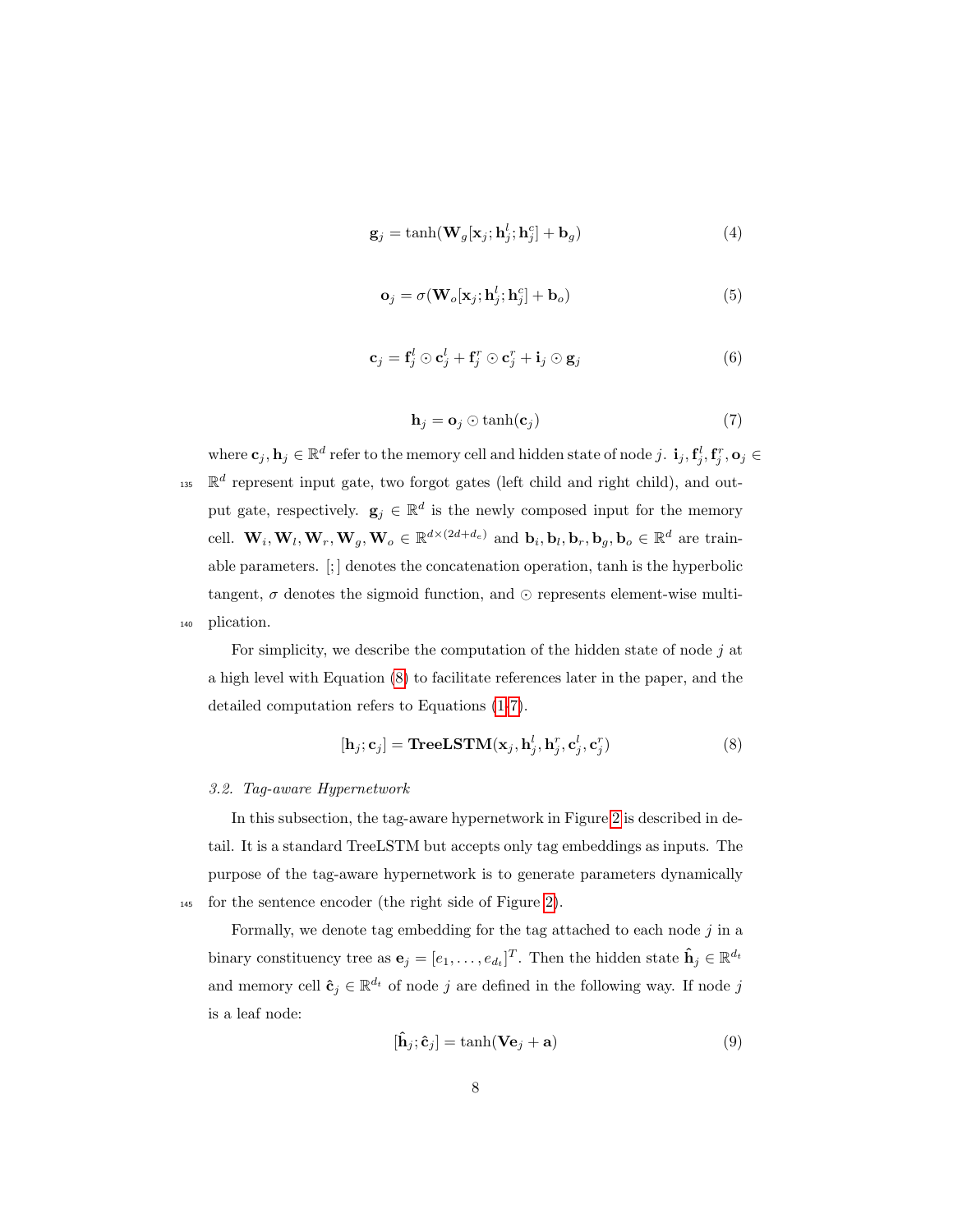If node  $j$  is a non-leaf node:

$$
[\hat{\mathbf{h}}_j; \hat{\mathbf{c}}_j] = \textbf{TreeLSTM}(\mathbf{e}_j, \hat{\mathbf{h}}_j^l, \hat{\mathbf{h}}_j^r, \hat{\mathbf{c}}_j^l, \hat{\mathbf{c}}_j^r)
$$
(10)

where **TreeLSTM** refers to Equation [\(8\)](#page-7-1).  $\mathbf{V} \in \mathbb{R}^{2d_t \times d_t}$  and  $\mathbf{a} \in \mathbb{R}^{2d_t}$  are trainable parameters. The remaining notation follows Equations [\(1-](#page-6-1)[7\)](#page-7-2).

#### <span id="page-8-0"></span>3.3. Sentence Encoder

In this subsection, we introduce the sentence encoder (the right side of Fig-<sup>150</sup> ure [2\)](#page-6-0) which is used to compose word/phrase pair recursively over a binary constituency tree.

Formally, we denote sentence as a sequence of words  $(w_1, w_2, ..., w_m)$  where  $m$  is the length of the sentence, and the word embeddings of the sentence as  $(\mathbf{v}_1, \dots \mathbf{v}_m)$  where  $\mathbf{v}_i = [v_1, \dots, v_{d_w}]^T$ ,  $i \in [1, m]$ . Note that these words are <sup>155</sup> leaf nodes in the constituency tree generated by a parser. Instead of using word embeddings directly, we firstly use a LSTM [\[8\]](#page-23-3) on them, and then use each hidden state and memory cell of the LSTM as inputs for leaf nodes in the sentence encoder, which is effective for performance improvements on several NLP tasks [\[22\]](#page-25-3).

Thus, for leaf node t, the hidden state  $\bar{\mathbf{h}}_t \in \mathbb{R}^{d_h}$  and memory cell  $\bar{\mathbf{c}}_t \in$  $\mathbb{R}^{d_h}$  are computed in sequential order, with the corresponding input, i.e. word embedding  $\mathbf{v}_t \in \mathbb{R}^{d_m}$  in the following way:

$$
[\bar{\mathbf{h}}_t; \bar{\mathbf{c}}_t] = \mathbf{LSTM}(\bar{\mathbf{h}}_{t-1}, \bar{\mathbf{c}}_{t-1}, \mathbf{v}_t)
$$
\n(11)

where  $\bar{\mathbf{h}}_{t-1} \in \mathbb{R}^{d_h}$  and  $\bar{\mathbf{c}}_{t-1} \in \mathbb{R}^{d_h}$  refer to the hidden state and memory cell of LSTM at  $(t-1)^{th}$  time-step. The hidden state  $\bar{\mathbf{h}}_t$  and memory cell  $\bar{\mathbf{c}}_t$  can be utilized as inputs to the sentence representation TreeLSTM, with the left (right) child of the target node j corresponding to the  $t^{th}$  word in the input sentence as following:

$$
[\tilde{\mathbf{h}}_{j}^{\{l,r\}}; \tilde{\mathbf{c}}_{j}^{\{l,r\}}] = [\bar{\mathbf{h}}_{t}; \bar{\mathbf{c}}_{t}]
$$
\n(12)

Then, for each none-leaf node  $j$ , a TreeLSTM with dynamic parameters is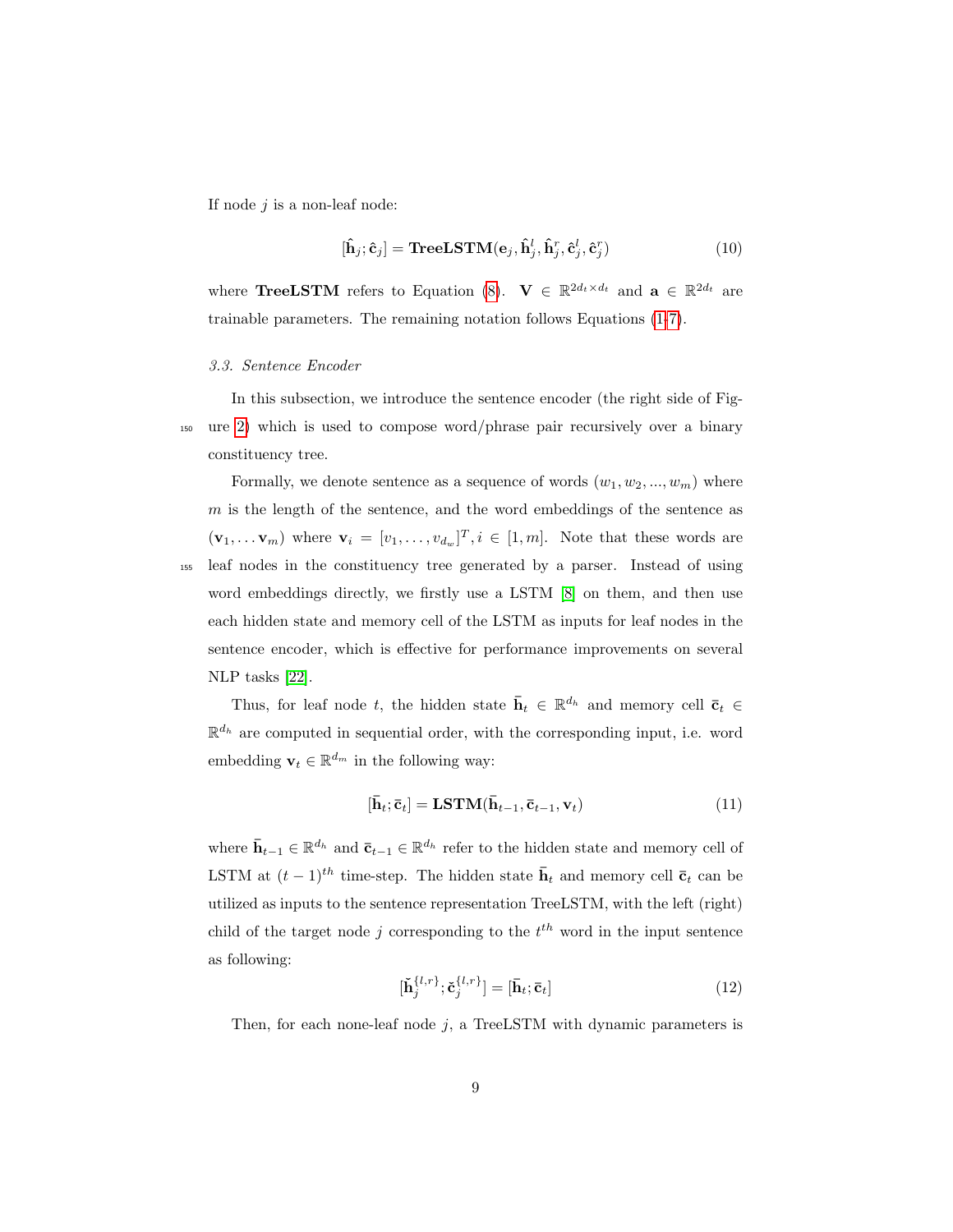used to obtain its hidden state  $\check{\mathbf{h}}_j \in \mathbb{R}^{d_h}$  and memory cell  $\check{\mathbf{c}}_j \in \mathbb{R}^{d_h}$  as follows:

$$
\mathbf{W}(\hat{\mathbf{h}}_j) = \mathbf{W}_d \hat{\mathbf{h}}_j + \mathbf{b}_d \tag{13}
$$

$$
\tilde{\mathbf{i}}_{j} = \sigma(\mathbf{W}(\hat{\mathbf{h}}_{j}) \odot \mathbf{W}_{i}[\tilde{\mathbf{h}}_{j}^{l}; \tilde{\mathbf{h}}_{j}^{c}] + \mathbf{W}(\hat{\mathbf{h}}_{j}) \odot \tilde{\mathbf{b}}_{i})
$$
\n(14)

$$
\check{\mathbf{f}}_j^l = \sigma(\mathbf{W}(\hat{\mathbf{h}}_j) \odot \mathbf{W}_l[\check{\mathbf{h}}_j^l; \check{\mathbf{h}}_j^c] + \mathbf{W}(\hat{\mathbf{h}}_j) \odot \check{\mathbf{b}}_l)
$$
(15)

$$
\check{\mathbf{f}}_j^r = \sigma(\mathbf{W}(\hat{\mathbf{h}}_j) \odot \mathbf{W}_r[\check{\mathbf{h}}_j^l; \check{\mathbf{h}}_j^c] + \mathbf{W}(\hat{\mathbf{h}}_j) \odot \check{\mathbf{b}}_r)
$$
(16)

$$
\check{\mathbf{g}}_{j} = \sigma(\mathbf{W}(\hat{\mathbf{h}}_{j}) \odot \mathbf{W}_{g}[\check{\mathbf{h}}_{j}^{l}; \check{\mathbf{h}}_{j}^{c}] + \mathbf{W}(\hat{\mathbf{h}}_{j}) \odot \check{\mathbf{b}}_{g})
$$
\n(17)

$$
\check{\mathbf{o}}_j = \sigma(\mathbf{W}(\hat{\mathbf{h}}_j) \odot \mathbf{W}_o[\check{\mathbf{h}}_j^l; \check{\mathbf{h}}_j^c] + \mathbf{W}(\hat{\mathbf{h}}_j) \odot \check{\mathbf{b}}_o)
$$
(18)

$$
\tilde{\mathbf{c}}_j = \tilde{\mathbf{f}}_j^l \odot \tilde{\mathbf{c}}_j^l + \tilde{\mathbf{f}}_j^r \odot \tilde{\mathbf{c}}_j^r + \tilde{\mathbf{i}}_j \odot \tilde{\mathbf{g}}_j \tag{19}
$$

$$
\tilde{\mathbf{h}}_j = \tilde{\mathbf{o}}_j \odot \tanh(\tilde{\mathbf{c}}_j) \tag{20}
$$

<sup>160</sup> where  $\mathbf{W}_d \in \mathbb{R}^{d_h \times d_h}$  and  $\mathbf{b}_d \in \mathbb{R}^{d_h}$  are trainable parameters.  $\mathbf{W}(\hat{\mathbf{h}}_j) \in \mathbb{R}^{d_h}$  is an intermediate hidden vector computed based on the output of the tag-aware hypernetwork at node  $j$ , which modifies the corresponding static parameters  $\mathbf{W}_i, \mathbf{W}_l, \mathbf{W}_r, \mathbf{W}_g, \mathbf{W}_o \in \mathbb{R}^{d_h \times 2d_h}$  and  $\check{\mathbf{b}}_i, \check{\mathbf{b}}_l, \check{\mathbf{b}}_r, \check{\mathbf{b}}_g, \check{\mathbf{b}}_o \in \mathbb{R}^{d_h}$  by scaling each row of weight matrix linearly by an element in vector. The remaining notation <sup>165</sup> follows Equations [\(1-](#page-6-1)[7\)](#page-7-2). Finally, the hidden state of the root node  $\check{h}^{root} \in \mathbb{R}^{d_h}$ is used as the representation for the given sentence.

# 4. Applications of TagHyperTreeLSTM

In this section, we describe the application of TagHyperTreeLSTM for two typical NLP tasks.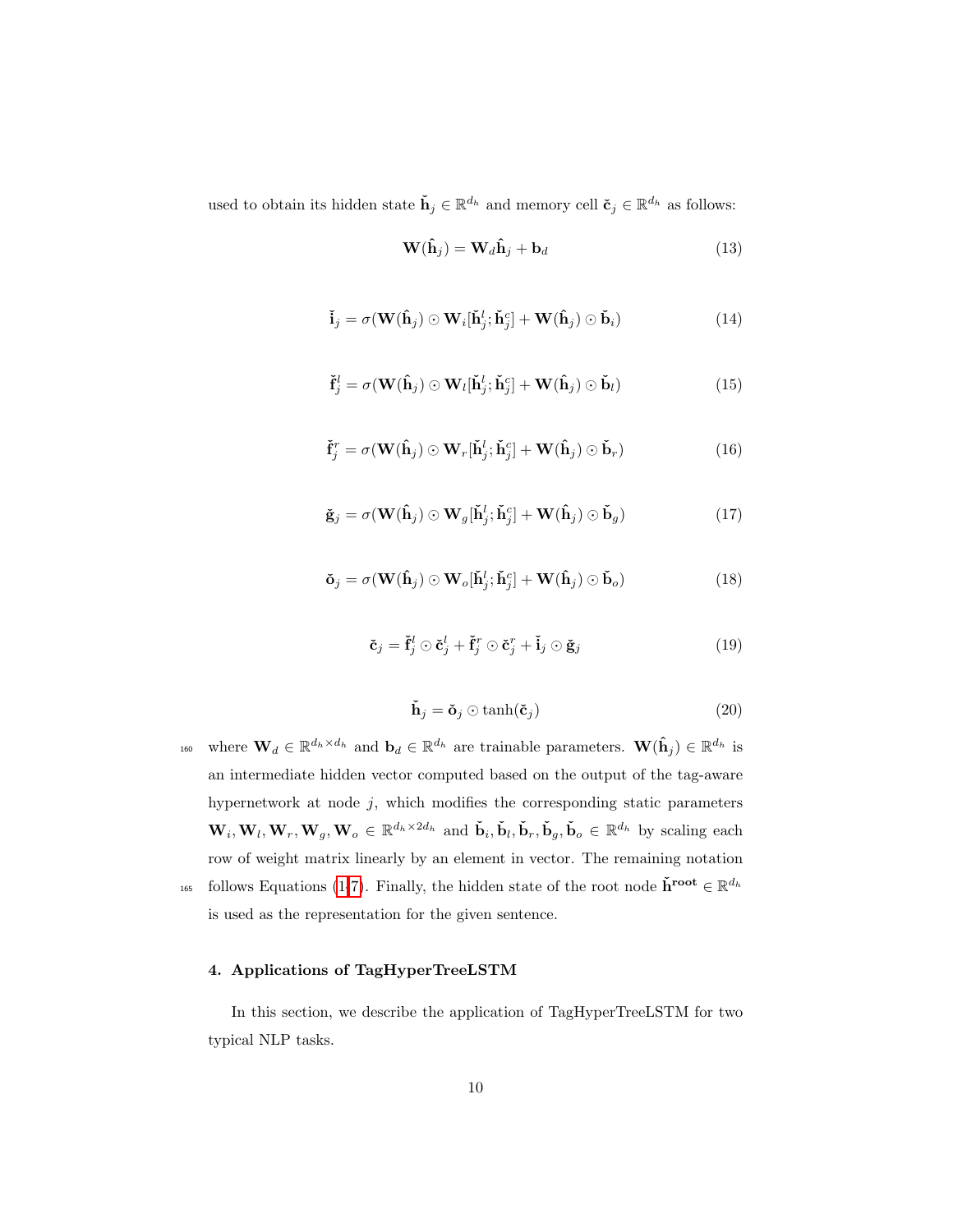**Text classification.** Given a sentence s and a pre-defined class set  $\mathcal{Y}$ , text classification is to predict a label  $\hat{y} \in \mathcal{Y}$  for s. A single layer MLP with the ReLU activation function, followed by a softmax classifier to obtain the final predicted probability distribution of class y given sentence s as following:

$$
\mathbf{h}_s = \mathbf{Relu}(\mathbf{W}_s \check{\mathbf{h}}^{\text{root}} + \mathbf{b}_s) \tag{21}
$$

$$
p(y|s) = \mathbf{softmax}(\mathbf{W}_c \mathbf{h}_s + \mathbf{b}_c)
$$
 (22)

<sup>170</sup> where  $\mathbf{h}_s \in \mathbb{R}^{d_s}$  is the intermediate feature vector for the softmax classifier.  $\mathbf{W}_s \in \mathbb{R}^{d_s \times d_h}, \mathbf{b_s} \in \mathbb{R}^{d_s}, \mathbf{W}_c \in \mathbb{R}^{d_c \times d_s}, \mathbf{b_c} \in \mathbb{R}^{d_c}$  are trainable parameters.

**Text semantic matching.** Text semantic matching is to predict a label  $\hat{l}$ which represents the relationship between a given sentence pair s1 and s2 from a pre-defined label set  $\mathcal{L}$ . Firstly, the same TagHyperTreeLSTM is used to encode s1 and s2 into two sentence representation vectors  $\tilde{\mathbf{h}}_{s1}^{\text{root}}, \tilde{\mathbf{h}}_{s2}^{\text{root}} \in \mathbb{R}^{d_h}$ . Next, some matching heuristics [\[23\]](#page-25-4) are used to combine the two sentence vectors together in the following way:

$$
\mathbf{h}_{st} = [\mathbf{\check{h}}_{s1}^{root}, \mathbf{\check{h}}_{s2}^{root}, \mathbf{\check{h}}_{s1}^{root} \odot \mathbf{\check{h}}_{s2}^{root}, |\mathbf{\check{h}}_{s1}^{root} - \mathbf{\check{h}}_{s2}^{root}|]
$$
(23)

Then, a single layer MLP with the ReLU activation function is applied on the above concatenated vector  $\mathbf{h}_{st}$ :

$$
\mathbf{h}_m = \mathbf{Relu}(\mathbf{W}_m \mathbf{h}_{st} + \mathbf{b}_m) \tag{24}
$$

where  $\mathbf{h}_m \in \mathbb{R}^{d_m}$  is the intermediate feature vector for the following classifier.  $\mathbf{W}_m \in \mathbb{R}^{d_m \times 4d_h}, \mathbf{b}_m \in \mathbb{R}^{d_m}$  are trainable parameters. Finally, the probability distribution of label  $l$  given sentence pair  $s1$  and  $s2$  is obtained using a softmax classifier:

$$
p(l|(s1, s2)) = \text{softmax}(\mathbf{W}_l \mathbf{h}_m + \mathbf{b}_l)
$$
\n(25)

where  $\mathbf{W}_l \in \mathbb{R}^{d_l \times d_m}$ ,  $\mathbf{b}_l \in \mathbb{R}^{d_l}$  are again trainable parameters. The parameters of the model are learned to minimise the cross-entropy of the distributions between predicted and true labels.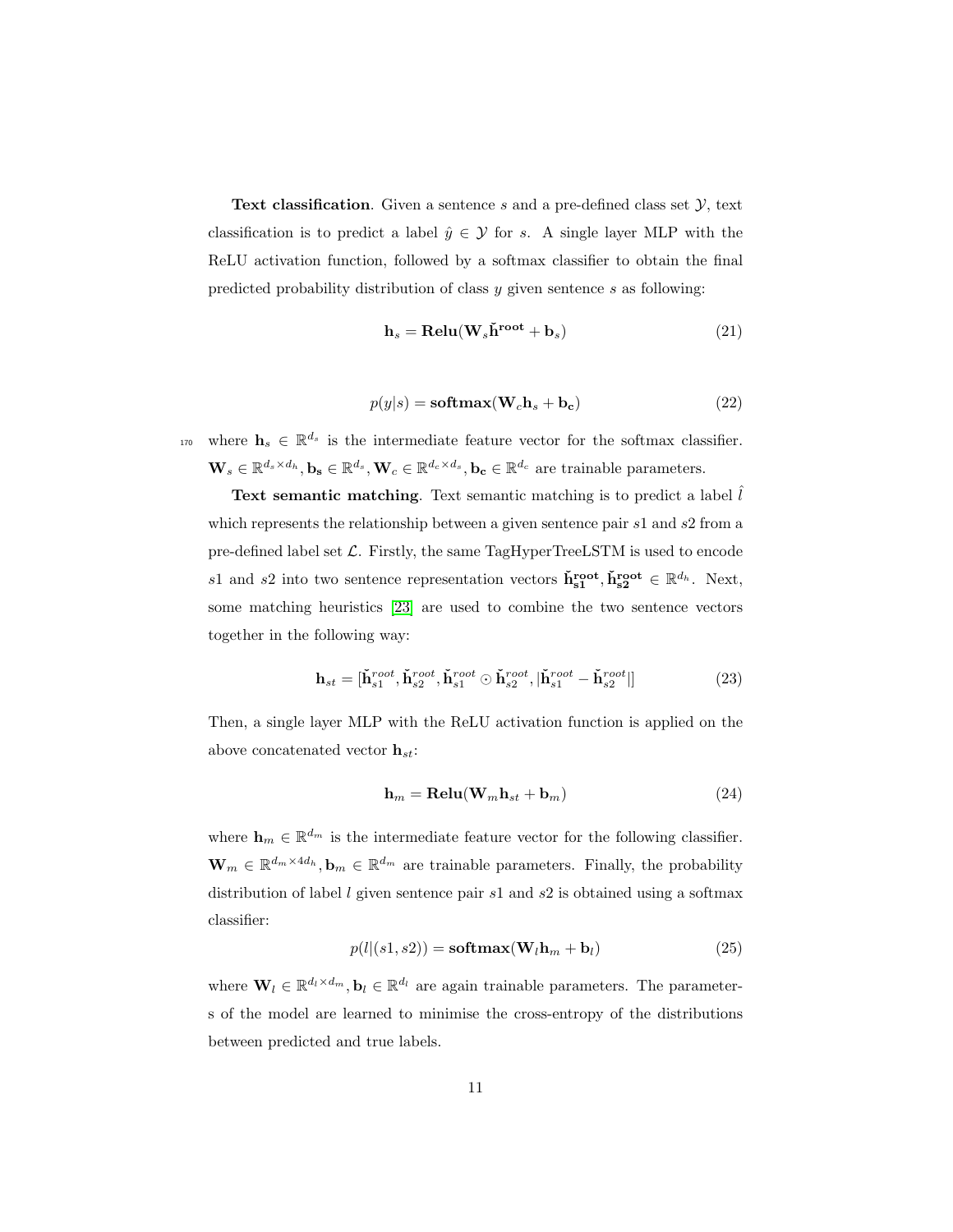# 175 5. Experiments

# 5.1. Datasets

We evaluate the proposed model on four benchmark datasets for text classification (SST2, MR, SUBJ, TREC) and two datasets (SICK and SNLI) for text semantic matching:

- <sup>180</sup> SST2: Stanford Sentiment Treebank consisting of movie reviews with positive or negative label [\[11\]](#page-23-6).[2](#page-11-0)
	- MR: The movie reviews with positive or negative label [\[24\]](#page-25-5).<sup>[3](#page-11-1)</sup>
	- SUBJ: Sentences grouped as being either subjective or objective [\[25\]](#page-26-0). <sup>[4](#page-11-2)</sup>
	- TREC: A dataset which groups questions into six different question types  $[26]$ <sup>[5](#page-11-3)</sup>

185

- SICK: A textual entailment dataset with three classes (entailment, neutral, contradiction) [\[27\]](#page-26-2).[6](#page-11-4)
- SNLI: The stanford natural language inference dataset with three classes (entailment, neutral, contradiction) [\[28\]](#page-26-3).[7](#page-11-5)

<sup>190</sup> Tabel [1](#page-12-0) shows the detailed statistics about the above six datasets.

# 5.2. Experimental Setup

For all the datasets, sentences are tokenized and parsed by Stanford PCFG parser[8](#page-11-6) [\[29\]](#page-26-4). Word embeddings are initialized with the 300-dimensional GloVe word vectors [\[30\]](#page-26-5), and embeddings of out-of-vocabulary words and tags are ini-<sup>195</sup> tialized by randomly sampling from the uniform distribution [−0.005, 0.005].

<span id="page-11-1"></span><span id="page-11-0"></span><sup>2</sup>https://nlp.stanford.edu/sentiment/

<span id="page-11-2"></span><sup>3</sup>https://www.cs.cornell.edu/people/pabo/movie-review-data/

<span id="page-11-3"></span><sup>4</sup>https://www.cs.cornell.edu/people/pabo/movie-review-data/

<span id="page-11-4"></span><sup>5</sup>https://cogcomp.seas.upenn.edu/Data/QA/QC/

<span id="page-11-5"></span> $^6$ https://wiki.cimec.unitn.it/tiki-index.php?page=CLIC

<span id="page-11-6"></span><sup>7</sup>https://nlp.stanford.edu/projects/snli/

<sup>8</sup>https://nlp.stanford.edu/software/lex-parser.shtml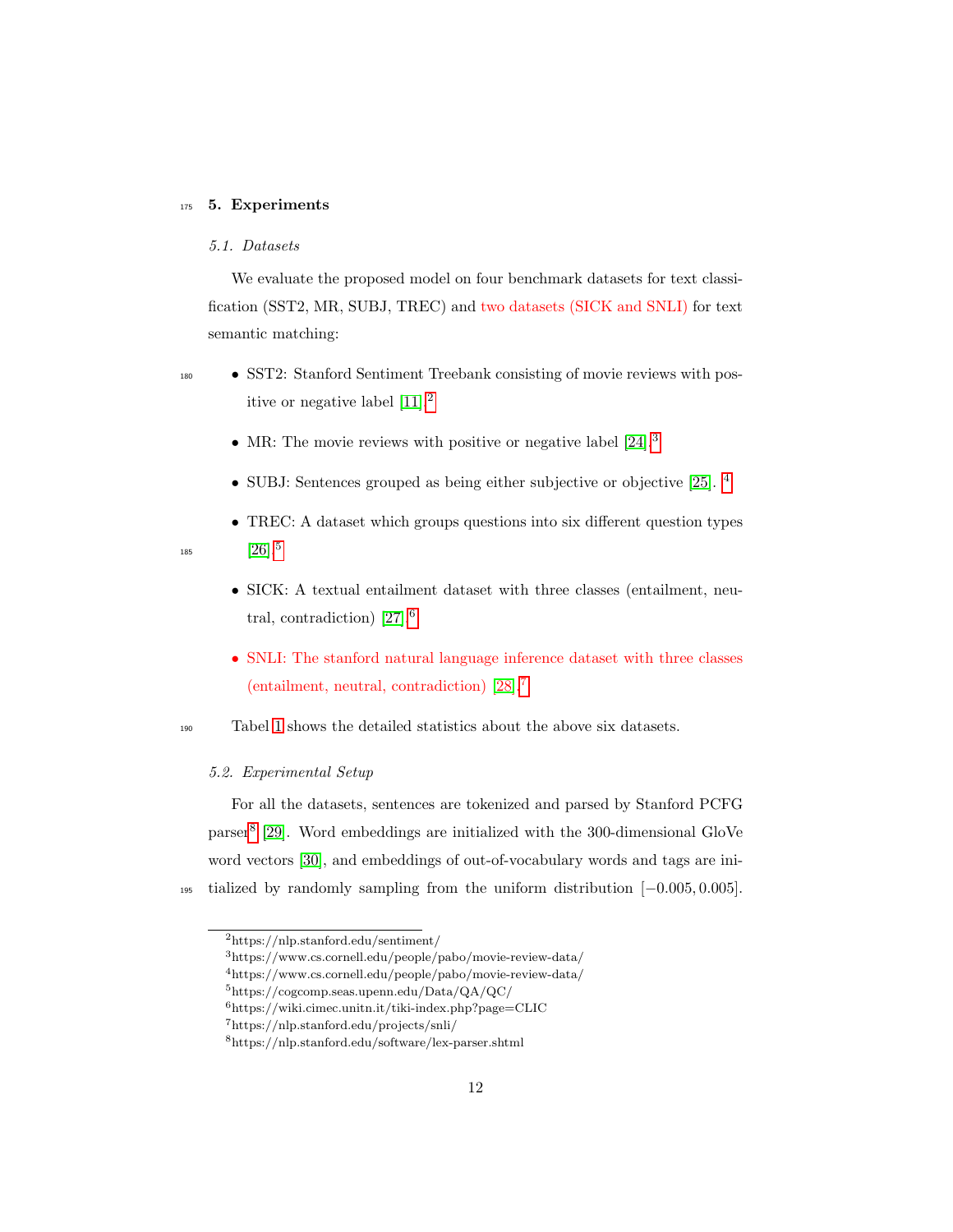| Dataset     | Train | Dev  | $\operatorname{\mathbf{Test}}$ | $\mathbf{L_{avg}}$ | $ \mathbf{V} $ | $\mathbf T$ | Class          |
|-------------|-------|------|--------------------------------|--------------------|----------------|-------------|----------------|
| SST2        | 6920  | 872  | 1821                           | 18                 | $15\mathrm{K}$ | 73          | $\overline{2}$ |
| MR          | 10662 |      | CV                             | 22                 | 19K            | 73          | $\overline{2}$ |
| <b>SUBJ</b> | 10000 |      | CV                             | 21                 | 21K            | 72          | $\overline{2}$ |
| TREC        | 75952 |      | 500                            | 10                 | 10K            | 67          | 6              |
| <b>SICK</b> | 4500  | 500  | 4927                           | 10                 | 2K             | 41          | 3              |
| <b>SNLI</b> | 549K  | 9800 | 9800                           | 10                 | 36K            | 72          | 3              |

<span id="page-12-0"></span>Table 1: Statistics of six benchmark datasets for two tasks. Train, Dev and Test are the size of training, validation and test dataset, respectively. CV means 10-fold cross validation is used.  $L_{avg}$  is the average number of words in sentences. |V| is the size of vocabulary. |T| is the number of tags. Class is the size of label/class set.

Tag embeddings are fine-tuned during training procedure while word embeddings are fixed. Hidden size for tag-aware hypernetwork and the dimension of tag embeddings are fine-tuned from [25, 50]. Hidden size for sentence representation TreeLSTM is 100 for all datasets. Batch size is selected from [32, 64]. <sup>200</sup> Weights of the model are trained by minimizing the cross-entropy of the training dataset by the Adadelta [\[31\]](#page-26-6) optimizer. The initial learning rate is 1. The accuracy metric is used in this paper to measure the performance of the proposed and all comparison models on six datasets.

# 5.3. Results

<sup>205</sup> Text Classification. The proposed model is compared with two kinds of models, i.e. tree-structured models and other neural models. Table [2](#page-13-0) shows test accuracies of the proposed TagHyperTreeLSTM and all comparison models on four text classification datasets. Generally, compared with all baseline models, the proposed TagHyperTreeLSTM achieves superior or competitive performance <sup>210</sup> on all four text classification datasets.

From table [2,](#page-13-0) we can observe that, firstly, compared with previous treestructured models, TagHyperTreeLSTM sets a new state of the art on all four datasets - SST2, MR, SUBJ and TREC with accuracies of 91.2%, 83.7%, 95.2% and 96.0%, respectively.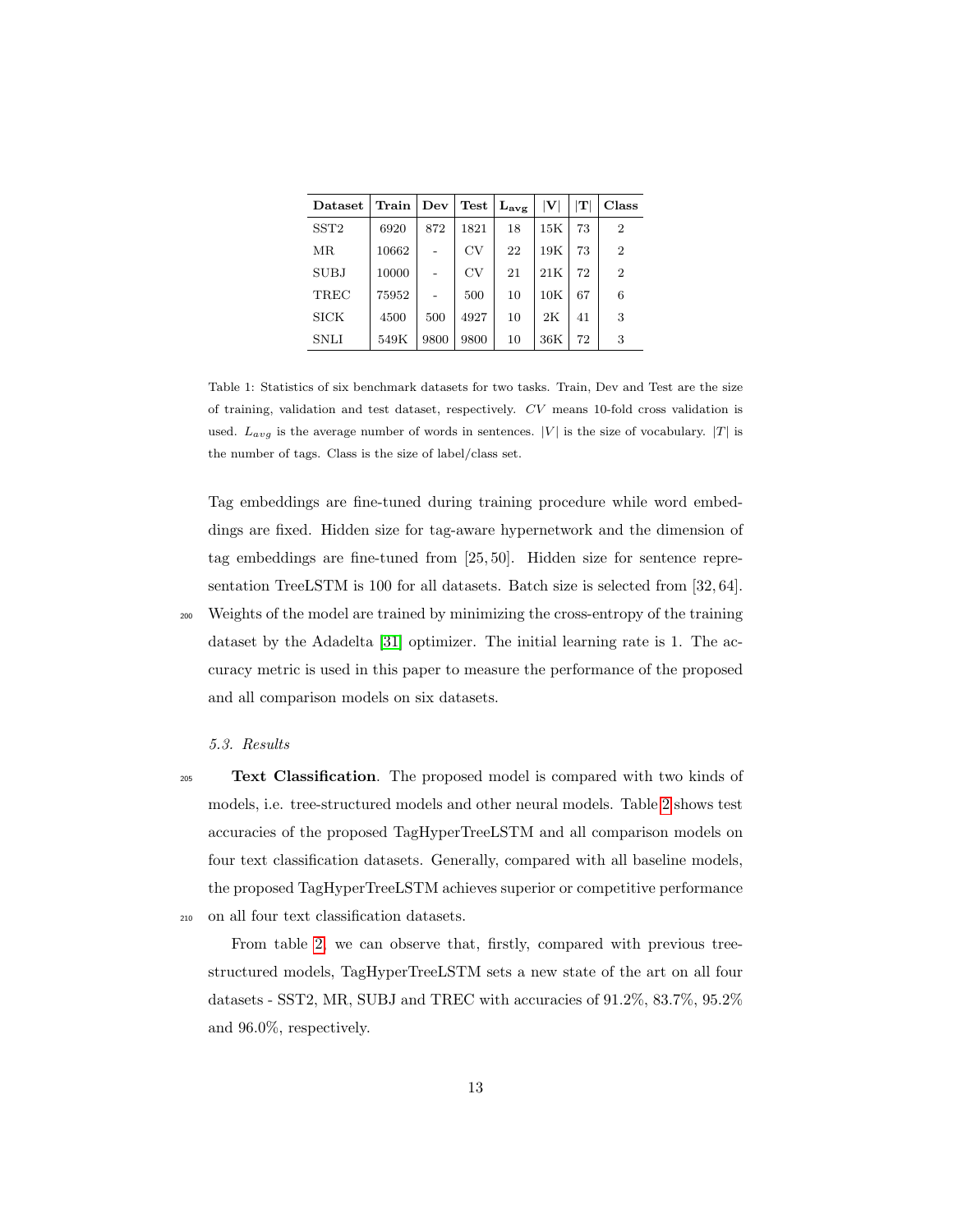| Model                              | SST2 | MR                           | <b>SUBJ</b>    | <b>TREC</b>              |  |  |
|------------------------------------|------|------------------------------|----------------|--------------------------|--|--|
| Tree-structured neural models      |      |                              |                |                          |  |  |
| $RecNN$ [10]                       | 82.4 | 76.4                         | 91.8           | 90.2                     |  |  |
| RNTN [11]                          | 86.4 |                              |                |                          |  |  |
| AdaMC-RNTN [20]                    | 87.1 |                              |                |                          |  |  |
| <b>TE-RNN</b> [12]                 | 86.5 | 77.9                         |                |                          |  |  |
| TreeLSTM [18]                      | 88.0 | $\qquad \qquad \blacksquare$ |                |                          |  |  |
| AdaHT-LSTM [32]                    | 87.8 | 81.9                         | 94.1           |                          |  |  |
| TE-LSTM [13]                       | 89.6 | 82.2                         |                |                          |  |  |
| BiTreeLSTM [33]                    | 90.3 |                              |                | 94.8                     |  |  |
| DC-TreeLSTM [2]                    | 87.8 | 81.7                         | 93.7           | 93.8                     |  |  |
| Gumbel Tree-LSTM [22]              | 90.7 |                              | $\blacksquare$ | $\overline{\phantom{a}}$ |  |  |
| TG-HTreeLSTM [15]                  | 90.4 | 82.6                         | 94.9           | 95.8                     |  |  |
| Other neural models                |      |                              |                |                          |  |  |
| CNN <sub>[1]</sub>                 | 88.1 | 81.5                         | 93.4           | 93.6                     |  |  |
| $LSTM$ [18]                        | 84.9 |                              |                |                          |  |  |
| $BCN + Char + CoVe* [34]$          | 90.3 | $\qquad \qquad \blacksquare$ |                | 95.8                     |  |  |
| byte-mLSTM* $[35]$                 | 91.8 | 86.9                         | 94.6           |                          |  |  |
| $DisAN$ [9]                        | -    | $\overline{\phantom{a}}$     | 94.2           | 94.2                     |  |  |
| DARLM [36]                         |      | 83.2                         | 94.1           | 96.0                     |  |  |
| <b>WSAN</b> [37]                   |      | 83.2                         | 94.6           | 95.0                     |  |  |
| Transformer <sup>†</sup> [38]      | 86.9 | 80.2                         | 94.1           | 91.9                     |  |  |
| star-Transformer <sup>†</sup> [39] | 87.1 | 80.7                         | 93.6           | 93.0                     |  |  |
| Bert <sup>*†</sup> [40]            | 90.8 | 85.8                         | 96.0           | 96.8                     |  |  |
| TagHyperTreeLSTM (proposed)        | 91.2 | 83.7                         | 95.2           | 96.0                     |  |  |

<span id="page-13-0"></span>Table 2: Accuracies of previous neural models and proposed model on four different text classification datasets. The symbol \* indicates models that are pre-trained with large external corpora. The symbol  $\dagger$  indicates our implementations.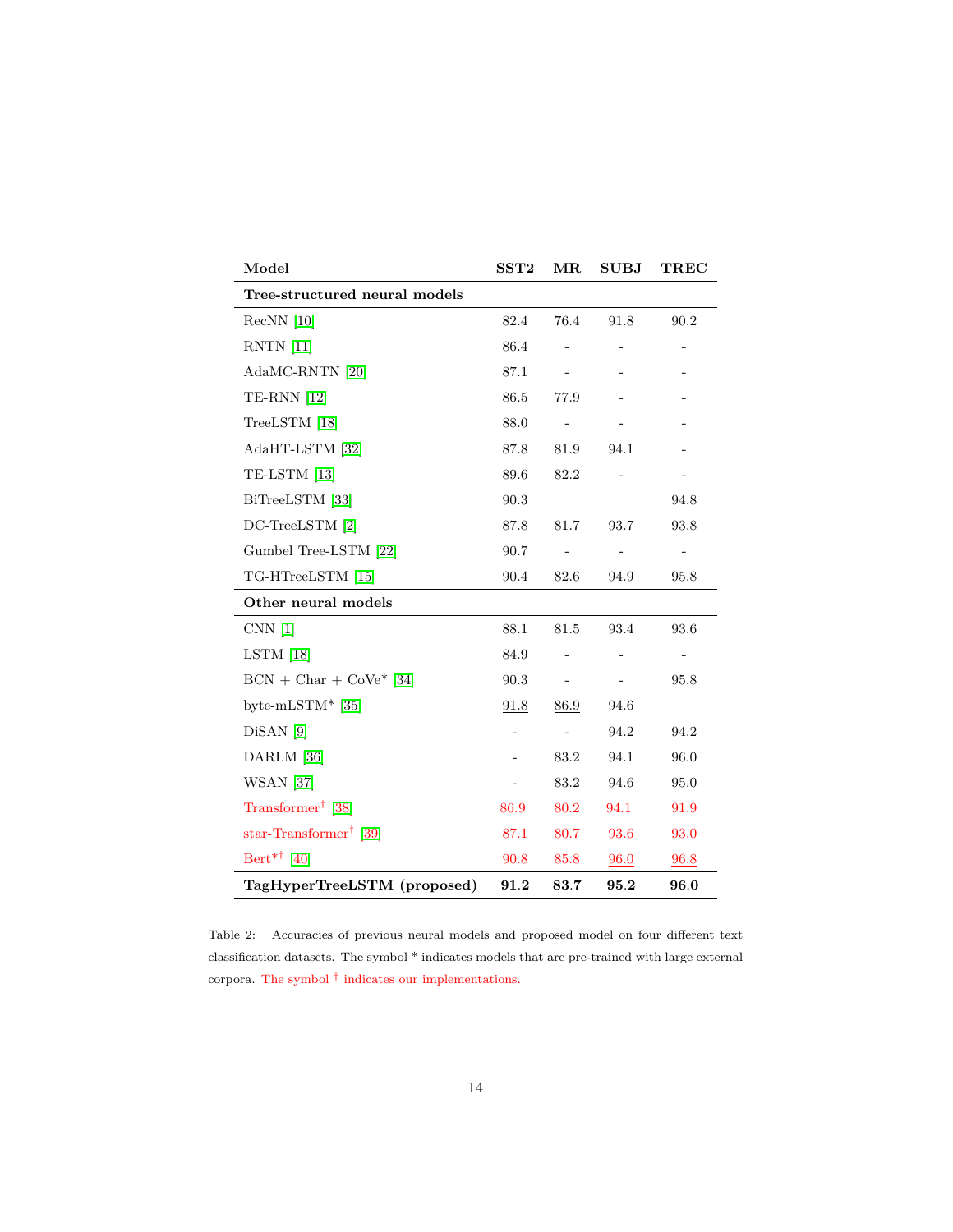- <sup>215</sup> Secondly, compared with DC-TreeLSTM and TG-HTreeLSTM which are two models very related to our work, TagHyperTreeLSTM outperforms them on all four datasets. DC-TreeLSTM is the first work that employs a hypernetwork to generate parameters dynamically for a TreeLSTM which is responsible for sentence representation. Note that the hypernetwork and the sentence representa-
- <sup>220</sup> tion TreeLSTM share the same input (i.e. word embeddings) in DC-TreeLSTM. Different from DC-TreeLSTM, the hypernetwork in our model is based on tag embeddings without using any word information. TagHyperTreeLSTM is superior to the DC-TreeLSTM on four datasets SST2, MR, SUBJ and TREC with 3.4%, 2%, 1.5% and 2.2% improvements, respectively. A possible reason is that
- <sup>225</sup> tag information is more useful for distinguishing different syntactic compositions than word information. Moreover, TagHyperTreeLSTM is slightly better than the state-of-the-art model TG-HTreeLSTM on all four datasets SST2, MR, SUBJ and TREC with 0.8%, 1.1%, 0.3% and 0.2% improvements, respectively. TG-HTreeLSTM uses tag information as a supplement to word information and
- <sup>230</sup> devises a complex information fusion layer for the hypernetwork. Compared with TG-HTreeLSTM, the proposed model achieves better performance with fewer parameters thus is more effective and efficient.

Thirdly, compared with other neural models, TagHyperTreeLSTM shows its consistently better performance on four datasets. Althogh Bert achieves better

- <sup>235</sup> performance than TagHyperTreeLSTM, it is pre-trained with large external corpora while TagHyperTreeLSTM do not perform any pre-training. As table [2](#page-13-0) shows, TagHyperTreeLSTM outperforms all the models that do not perform pre-training, including recently published transformer based model such as star-Transformer.
- $_{240}$  Text Semantic Matching. To evaluate the proposed TagHyperTreeLSTM on other NLP tasks, we also conduct an experiment on text semantic matching. Different from text classification requiring only one sentence at a time, each example in a text semantic matching dataset consists of two sentences. In this paper, we evaluate the performance of TagHyperTreeLSTM on SICK and SNLI <sup>245</sup> datasets.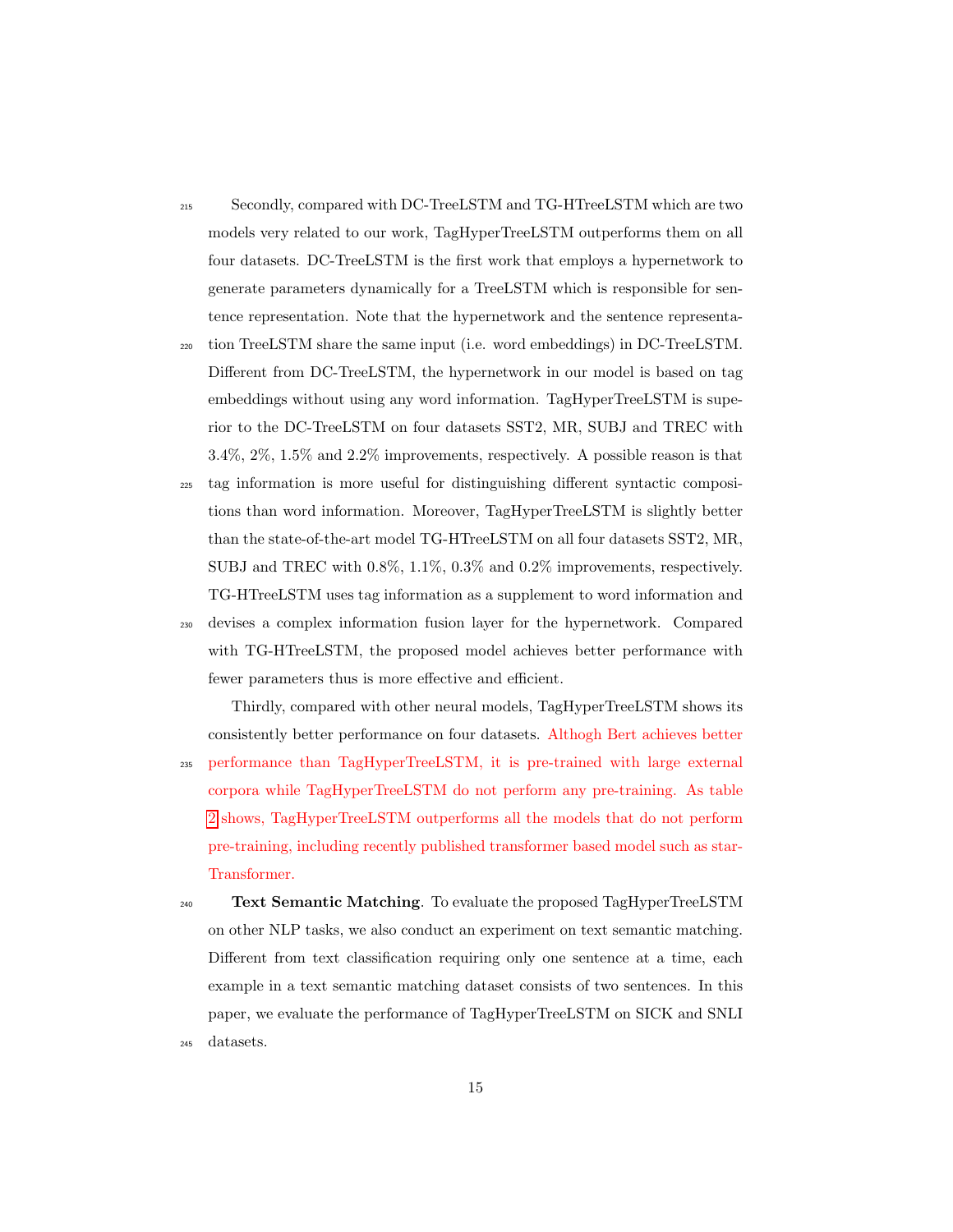| Model                   | Acc $(\%)$ |
|-------------------------|------------|
| RNN [28]                | 72.2       |
| $LSTM$ [28]             | 77.6       |
| RecNN[41]               | 74.9       |
| RNTN [41]               | 76.9       |
| $MV-RNN$ [2]            | 75.5       |
| DC-TreeLSTM [2]         | 82.3       |
| TG-HTreeLSTM [15]       | 83.3       |
| <b>TagHyperTreeLSTM</b> | 83.9       |

<span id="page-15-0"></span>Table 3: Accuracies of previous neural models and proposed model on the SICK dataset.

| Model                   | Acc $(\%)$ |
|-------------------------|------------|
| $LSTM$ [28]             | 80.6       |
| Tree-based CNN [23]     | 82.1       |
| SPINN-PI [42]           | 83.2       |
| Gumbel Tree-LSTM [22]   | 85.6       |
| <b>TagHyperTreeLSTM</b> | 85.5       |

<span id="page-15-1"></span>Table 4: Accuracies of previous neural models and proposed model on the SNLI dataset.

Table [3](#page-15-0) shows experimental results on SICK dataset. The performance of RNN, LSTM, RecNN, and RNTN are reported in [\[28\]](#page-26-3). The performance of MV-RNN is reported in [\[2\]](#page-22-1), and performance of the other models come from respective papers. We can find that TagHyperTreeLSTM again demonstrates <sup>250</sup> its superior performance compared against baseline models with an accuracy of 83.9%, and is slightly better than the best baseline model TG-HTreeLSTM with an improvement of 0.6%. Table [4](#page-15-1) gives experimental results on SNLI dataset. For fair comparison, we only consider sentence-encoding based models. The performance of TagHyperTreeLSTM is on par with the previous tree-structured

255 models. This comparison shows that TagHyperTreeLSTM is also effective in text sematic matching task, and has generalization ability in different NLP tasks.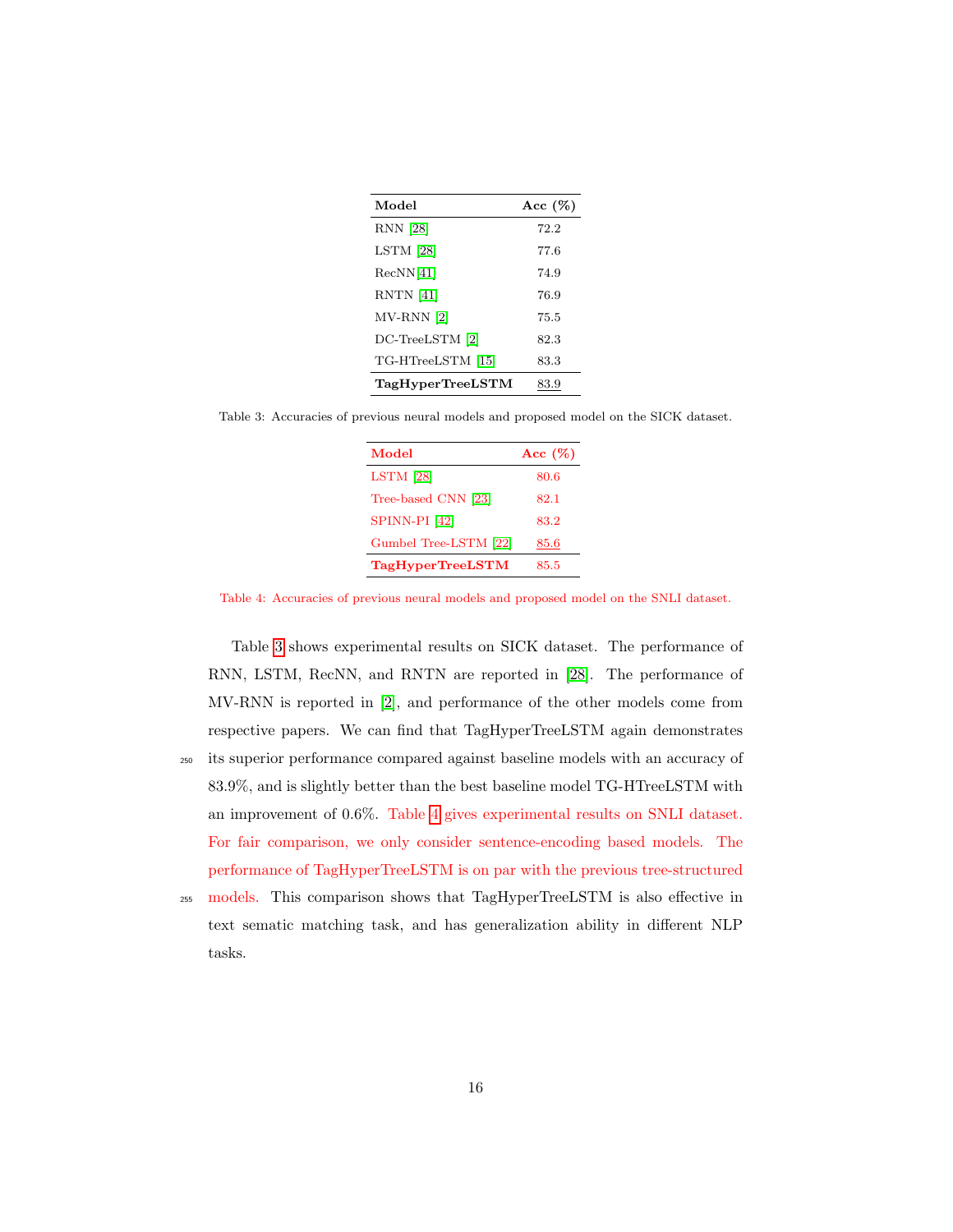| Model                 | $#$ Params Acc $(\%)$ |      |
|-----------------------|-----------------------|------|
| $CNN$ [1]             | 360K                  | 88.1 |
| $LSTM$ [18]           | 316K                  | 84.9 |
| TreeLSTM [18]         | 317K                  | 88.0 |
| TE-LSTM [13]          | 919K                  | 89.6 |
| Gumbel Tree-LSTM [22] | 1M                    | 90.7 |
| TG-HTreeLSTM [15]     | 486K                  | 90.4 |
| TagHyperTreeLSTM      | 418K                  | 91.2 |

<span id="page-16-0"></span>Table 5: Comparison of number of parameters of different models on SST2 dataset.

## 6. Analysis

# 6.1. An observation on model complexity

<sup>260</sup> In this subsection, a comparison of the number of parameters between the proposed TagHyperTreeLSTM and some typical neural models on the SST2 dataset is presented in Table [5.](#page-16-0) Firstly, compared with basic TreeLSTM, the performance of TagHyperTreeLSTM is improved by 3.2%, but the number of parameters are only increased by about 100K. Secondly, compared with previous <sup>265</sup> models which also use tag information, such as TE-LSTM and TG-HTreeLSTM,

the proposed TagHyperTreeLSTM outperforms them with fewer parameters. This comparison demonstrates that the proposed model is more effective and efficient than previous models.

# <sup>270</sup> 6.2. Configuration Study

In this section, we present a configuration study on key modules of the proposed model to explore their effectiveness. As shown in Table [6,](#page-17-0) if we use word information instead of tag information as the input of the hypernetwork (the left side of Figure [2\)](#page-6-0), the accuracy of the model drops to 95.6% on TREC

<sup>275</sup> dataset and 83.3% on SICK dataset, respectively. A possible reason for this performance degradation is that tag information is more explicit and useful in distinguishing different syntactic structures than word information. Moreover, we do not get much improvement (no improvement on TREC dataset and only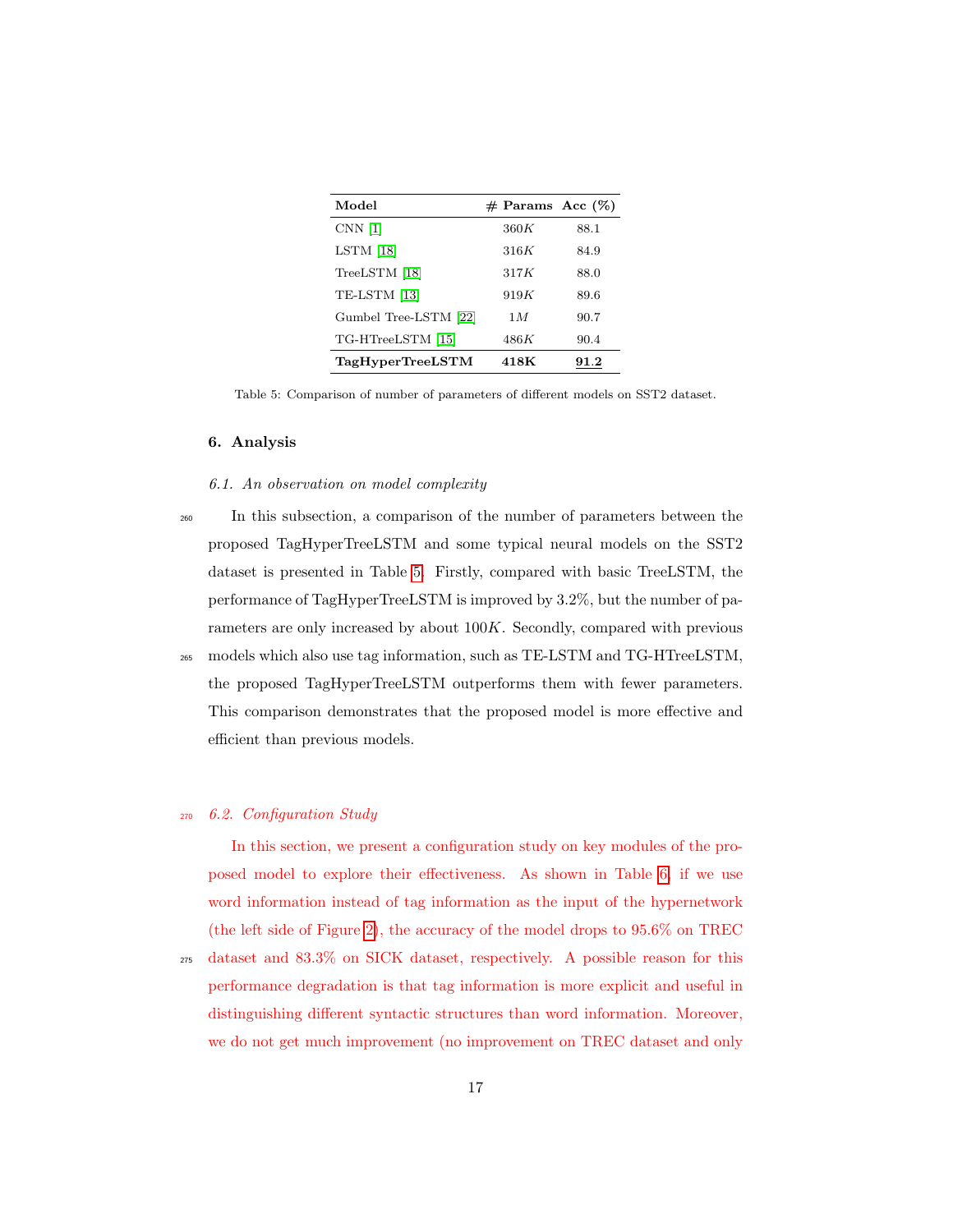| Model                   | <b>TREC SICK</b> |      |
|-------------------------|------------------|------|
| <b>TagHyperTreeLSTM</b> | 96.0             | 83.9 |
| word                    | 95.6             | 83.3 |
| word $+$ tag            | 96.0             | 84.0 |
| -LSTM                   | 95.2             | 83.3 |

<span id="page-17-0"></span>Table 6: A configuration study on key modules of TagHyperTreeLSTM. Test accuracies on TREC and SICK datasets are reported. word: only use word information in hypernetwork. word + tag: use both word and tag information in hypernetwork. -LSTM: remove LSTM layer in sentence encoder.

0.1% improvement on SICK dataset) using both word and tag information in <sup>280</sup> the hypernetwork. This may be because syntactic tags have provided enough information in distinguishing different syntactic structures, thus the contribution of word information is very limited. If we remove LSTM layer in sentence encoder (subsection [3.3\)](#page-8-0), the accuracy of the model drops on both datasets with more than 0.5% degradation. Thus, using LSTM to get contextualized word

<sup>285</sup> representations as the inputs of the sentence encoder is crucial for performance improvement.

# 6.3. Qualitative Analysis

As described in previous sections, in order to distinguish different syntactic compositions, parameters of the sentence encoder at each non-leaf node  $j$  are not static, but are changed dynamically by a latent vector  $\mathbf{W}(\hat{\mathbf{h}}_i)$ , which is computed based on the hidden state of the tag-aware hypernetwork of node  $j$ . To get an intuitive understanding on how the latent vector  $\mathbf{W}(\hat{\mathbf{h}}_i)$  works, we design an experiment to explore behaviours of neurons in  $\mathbf{W}(\hat{\mathbf{h}}_i)$ .

We randomly sample some sentences on the test set from the TREC dataset. <sup>295</sup> Table [7](#page-18-0) presents some interpretable neurons and some representative phrases or clauses captured by these neurons. By analyzing the maximum activation neurons in  $\mathbf{W}(\hat{\mathbf{h}}_j)$  at each non-leaf node j, we find different neurons focus on capturing different syntactic compositions. For example, the  $65th$ ,  $15th$  and  $30th$ neurons are more sensitive to noun phrases (NP) compositions, while the 88th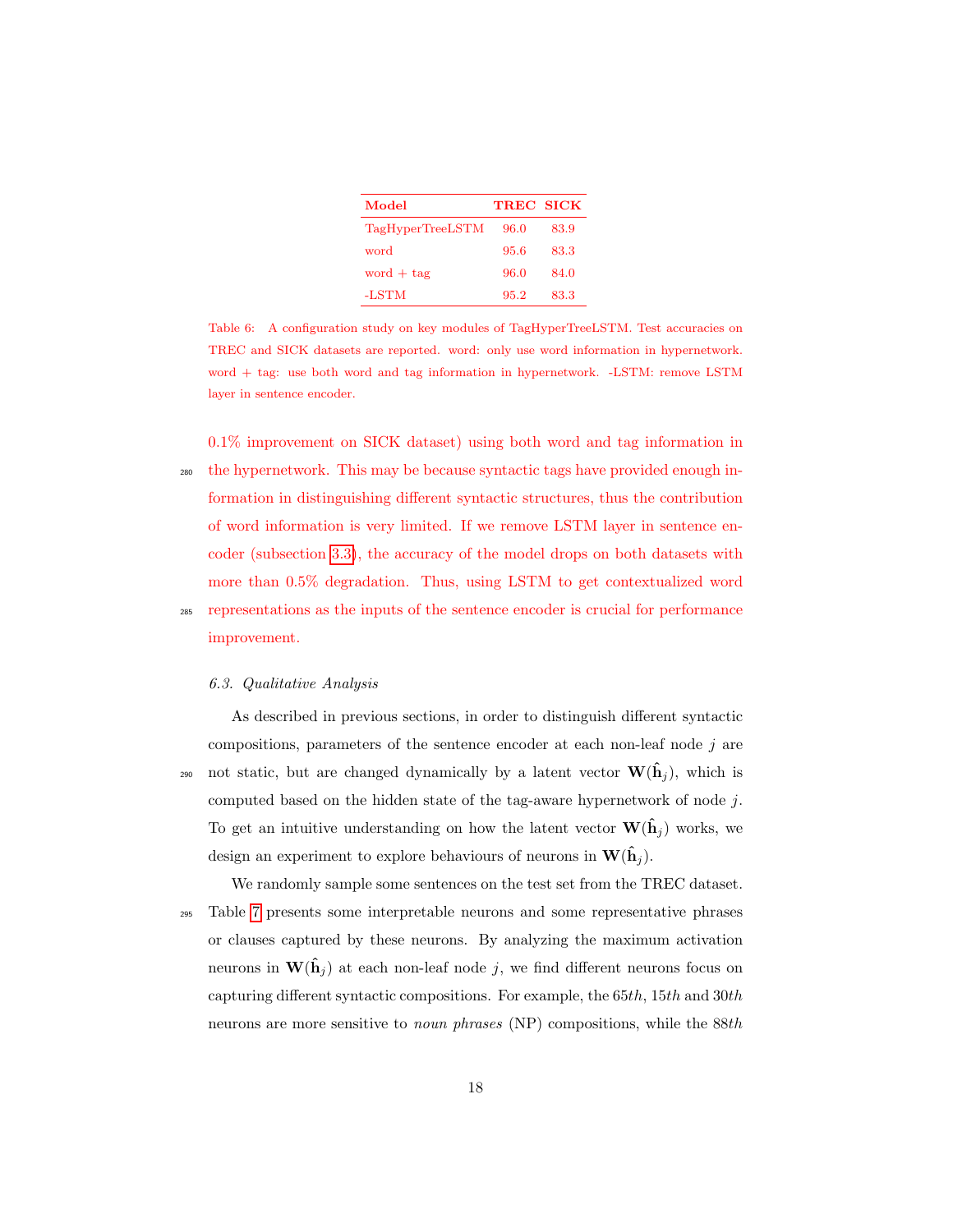|              | Node<br>tags | <b>Neurons</b> | Child nodes<br>tags | Examples                                                       |  |
|--------------|--------------|----------------|---------------------|----------------------------------------------------------------|--|
|              | WHADJP       | 39th           | $WRB+JJ$            | how+fast, how+much                                             |  |
|              |              |                |                     | how $+$ tall, how $+$ far                                      |  |
|              | <b>WHNP</b>  | 77th           | $WDT+NN$            | what+continent, what+year                                      |  |
|              |              |                |                     | what+color, what+province                                      |  |
|              | PP           | 88th           | $IN + NP$           | $in+1913$ , of $+$ yugoslavia                                  |  |
|              |              |                |                     | $for + june$ , $in + algebra$                                  |  |
|              |              | 95th           | $IN+NP$             | in+a galon, in+a ton, in+a mile                                |  |
| Phrase Level |              |                |                     | $\operatorname{in} + \operatorname{the}$ neuschwanstein castle |  |
|              | NP           | 65th           | $NNP+NNP$           | euphrates+river, eiffel+tower                                  |  |
|              |              |                |                     | national+forest                                                |  |
|              |              | 15th           | $JJ+NN$             | acid+rain, compounded+interest                                 |  |
|              |              |                |                     | nuclear+power, trivial+pursuit                                 |  |
|              |              | 30th           | $DT+NN$             | the+calculator, a+thyroid                                      |  |
|              |              |                |                     | a+carcinogen, an+earthquake                                    |  |
|              |              |                | $NN+NN$             | fuel+cell, state+flower                                        |  |
|              |              |                |                     | yak+milk, spirometer+test                                      |  |
|              | SQ.          | 91st           | $VBZ + NP$          | is+acid rain                                                   |  |
|              |              |                |                     | is+john wayne airport                                          |  |
| Clause Level |              |                | $VBP+NP$            | are+the rocky mountains                                        |  |
|              |              |                |                     | $are+$ in the troposphere                                      |  |
|              |              |                | $VBD+NP$            | founded+american red cross                                     |  |
|              |              |                |                     | invented+the hula hoop                                         |  |
|              |              | 37th           | $VBZ + NP$          | is+the population of seattle                                   |  |
|              |              |                |                     | is+the capital of mongolia                                     |  |

<span id="page-18-0"></span>Table 7: Some interpretable neurons and the phrases/clauses captured by these neurons.  $\mbox{Symbol}$  + splits the left child and right child of current node.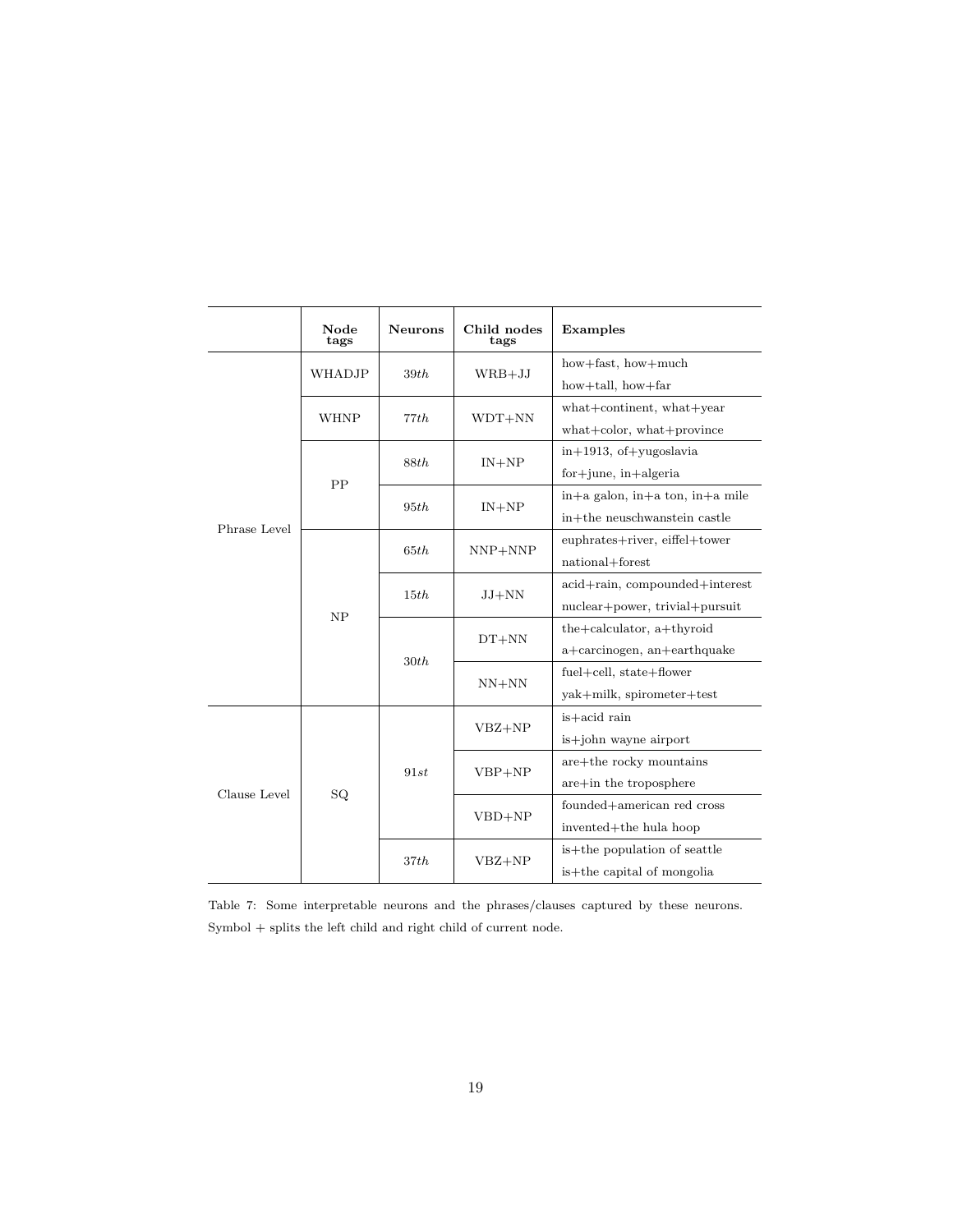300 and 95th neurons are more sensitive to *prepositional phrases* (PP) compositions. Moreover, note that although the  $65th$ ,  $15th$  and  $30th$  neurons are sensitive to the same phrase type i.e. NP, the child node tags of the phrase are quite different. For example, the 65th neuron is sensitive to noun phrases composed of two *proper nouns* (NNP), while the 15th is sensitive to noun phrases composed

 $_{305}$  of an *adjective* (JJ) and a *noun* (NN).

Moreover, we also find the occurrence of large value neurons in  $\mathbf{W}(\hat{\mathbf{h}}_j)$  is dominated by nodes with specific syntactic structure or semantic basis which are significant for text classification and text semantic matching. Figures [3](#page-20-0) - [5](#page-21-0) show three examples. In Figure [3,](#page-20-0) the 9th neuron of  $\mathbf{W}(\hat{\mathbf{h}}_j)$  is sensitive to <sup>310</sup> sentences starting with "Who", which is crucial for the model to classify these sentences to the label "HUM". In Figure [4,](#page-20-1) the  $10th$  neuron is sensitive to emotional terms, which can be regard as a sentinel, telling the sentence encoder network that an informative phrase is coming. We can see that the neuron has realized that the adjective phrase "quite fresh and delightful" is important for <sup>315</sup> the final sentiment classification.

Figure [5](#page-21-0) gives an example for text semantic matching. The 73rd neuron of  $\mathbf{W}(\hat{\mathbf{h}}_i)$  monitors verb phrases such as "running down" and "standing still" which are more helpful for judging the semantic relation between the sentence pair "A man is standing still" and "A man is running down the road".

#### <sup>320</sup> 7. Conclusion

In this paper, we have presented a novel dynamic compositional architecture, named TagHyperTreeLSTM, for learning sentence representation, which has better expressive power due to its ability of distinguishing different syntactic compositions. The model consists of two components, i.e. sentence encoder <sup>325</sup> and tag-aware hypernetwork. The purpose of the tag-aware hypernetwork is to extract syntactic information and to generate parameters dynamically for the sentence encoder. The sentence encoder is to output the final sentence representation. Experimental results on six datasets in two NLP tasks have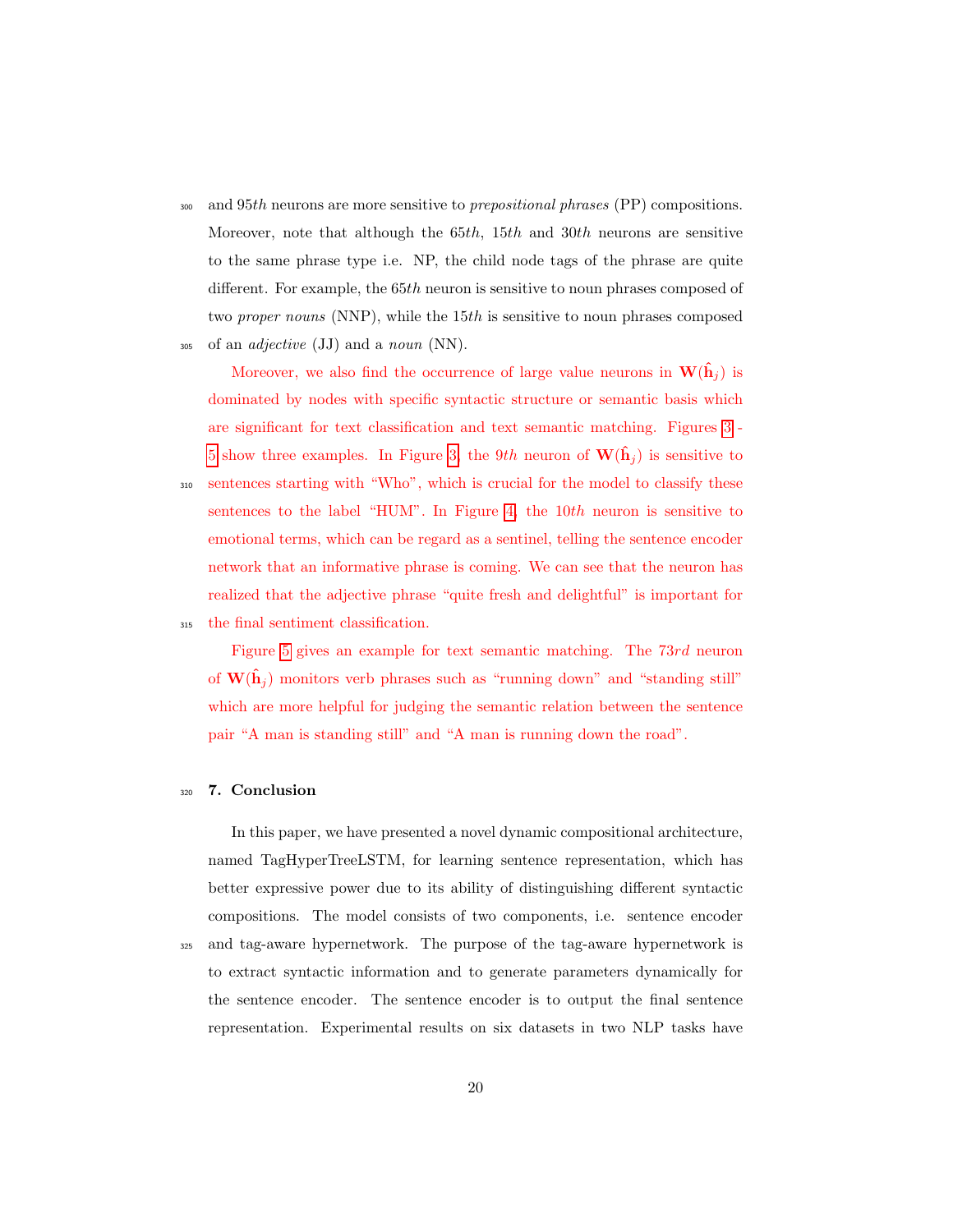

<span id="page-20-0"></span>Figure 3: The visualization of parser tree and values of the 9th neuron of  $\mathbf{W}(\hat{\mathbf{h}}_j)$  for sentence "Who was galileo ?". The color in the square below each non-leaf node  $j$  represents value of the 9th neuron of  $\mathbf{W}(\hat{\mathbf{h}}_j)$ .



<span id="page-20-1"></span>Figure 4: The visualization of parser tree and values of the 10th neuron of  $\mathbf{W}(\hat{\mathbf{h}}_j)$  for sentence "The result is something quite fresh and delightful .". The color in the square below each non-leaf node j represents value of the 10th neuron of  $\mathbf{W}(\hat{\mathbf{h}}_j)$ .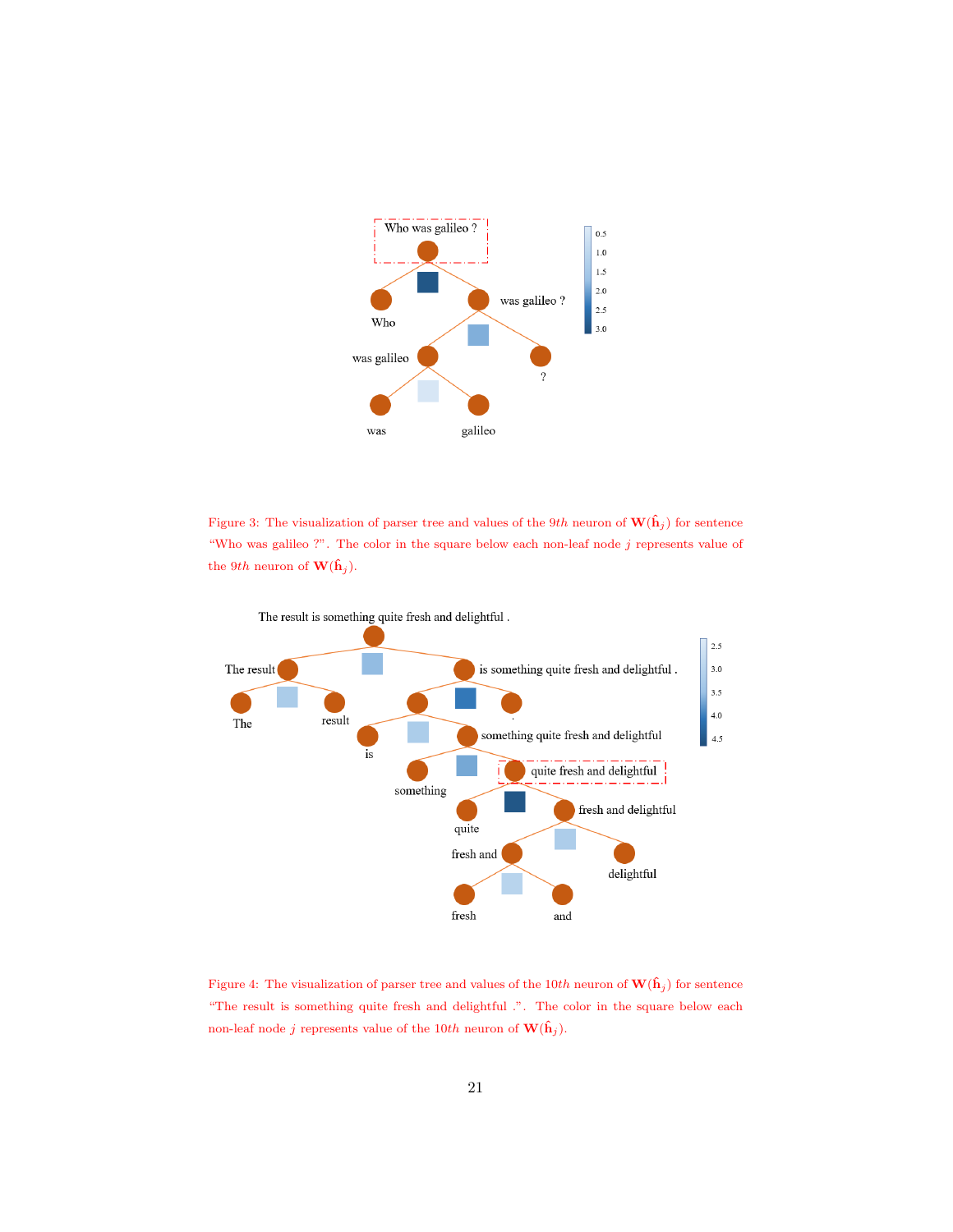

(a) The visualization of parser tree and values of the 73rd neuron of  $\mathbf{W}(\hat{\mathbf{h}}_j)$  for sentence "A man is standing still ".



<span id="page-21-0"></span>(b) The visualization of parser tree and values of the 73rd neuron of  $\mathbf{W}(\hat{\mathbf{h}}_j)$ for sentence "A man is running down the road ".

Figure 5: The visualization of parser tree and values of the 73rd neuron of  $\mathbf{W}(\hat{\mathbf{h}}_j)$  for sentence pair "A man is running down the road/ A man is standing still". The color in the square below each non-leaf node  $j$  represents value of the  $73rd$  neuron of  $\mathbf{W}(\hat{\mathbf{h}}_j).$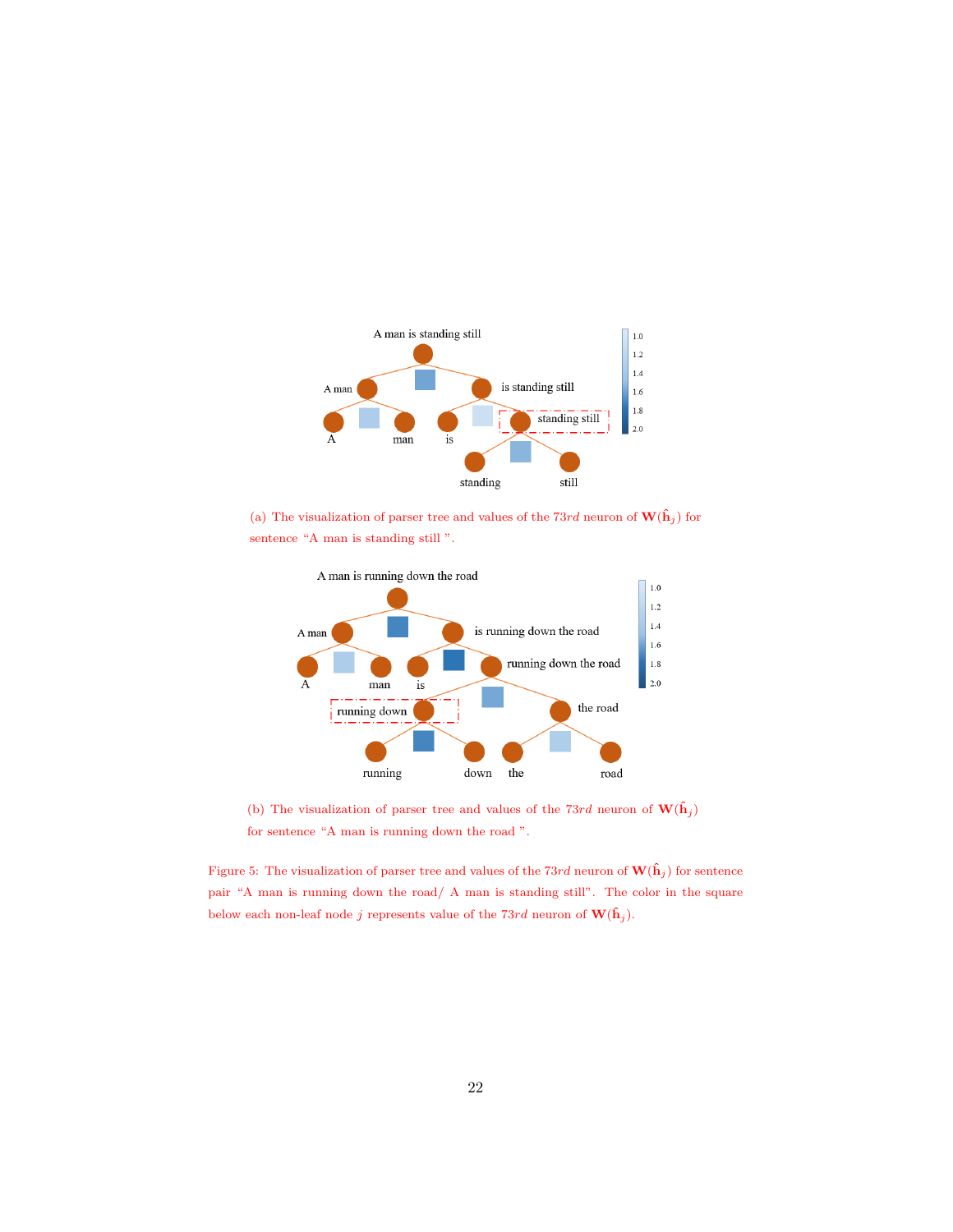demonstrated the superiority and the generalization ability of the proposed <sup>330</sup> model. Moreover, the qualitative analysis explains how our model works. In future work, we plan to extend the proposed TagHyperTreeLSTM to address other NLP tasks, such as question answering and machine translation.

# Acknowledgment

This work is partially funded by Ulster University VCRS scholarship and <sup>335</sup> the EU Horizon 2020 research innovation programme under grant agreement No 700381 for project ASGARD (ANALYSIS SYSTEM FOR GATHERED RAW DATA).

#### <span id="page-22-0"></span>References

- [1] Y. Kim, Convolutional neural networks for sentence classification, in: Pro-<sup>340</sup> ceedings of the 2014 Conference on Empirical Methods in Natural Language Processing (EMNLP), Doha, Qatar, 2014, pp. 1746–1751. [doi:](http://dx.doi.org/10.3115/v1/D14-1181) [10.3115/v1/D14-1181](http://dx.doi.org/10.3115/v1/D14-1181).
- <span id="page-22-1"></span>[2] P. Liu, X. Qiu, X. Huang, Dynamic compositional neural networks over tree structure, in: Proceedings of the 26th International Joint Conference <sup>345</sup> on Artificial Intelligence, Melbourne, Australia, 2017, pp. 4054–4060.
- <span id="page-22-2"></span>[3] K. Cho, B. Van Merriënboer, C. Gulcehre, D. Bahdanau, F. Bougares, H. Schwenk, Y. Bengio, Learning phrase representations using rnn encoderdecoder for statistical machine translation, in: Proceedings of the 2014 Conference on Empirical Methods in Natural Language Processing (EMNLP), <sup>350</sup> Doha, Qatar, 2014, pp. 1724–1734.
- 
- <span id="page-22-3"></span>[4] J. Gehring, M. Auli, D. Grangier, Y. Dauphin, A convolutional encoder model for neural machine translation, in: Proceedings of the 55th Annual Meeting of the Association for Computational Linguistics (Volume 1: Long Papers), 2017, pp. 123–135. [doi:10.18653/v1/P17-1012](http://dx.doi.org/10.18653/v1/P17-1012).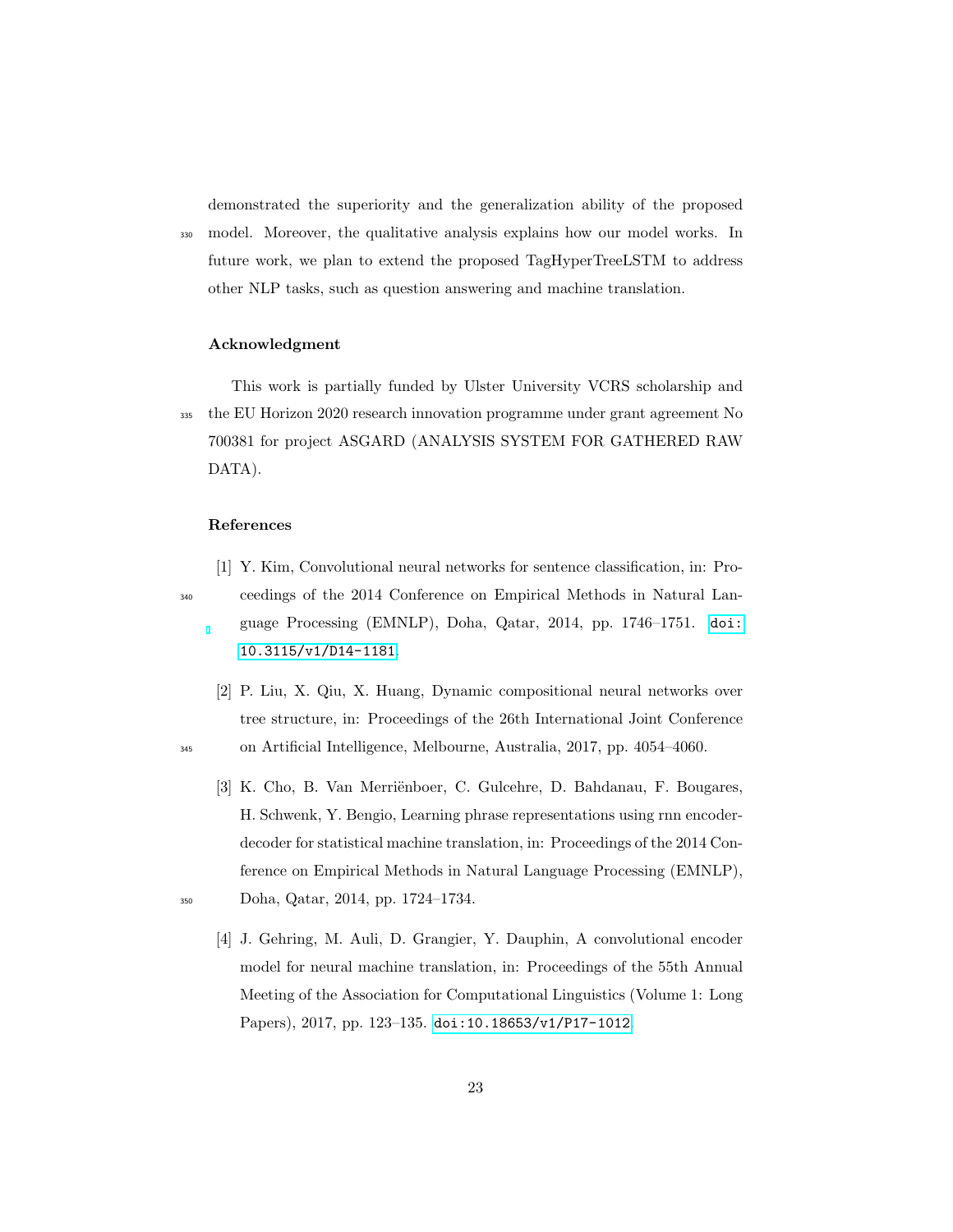- <span id="page-23-0"></span><sup>355</sup> [5] A. Conneau, D. Kiela, H. Schwenk, L. Barrault, A. Bordes, Supervised learning of universal sentence representations from natural language inference data, in: Proceedings of the 2017 Conference on Empirical Methods in Natural Language Processing, 2017, pp. 670–680. [doi:10.18653/v1/](http://dx.doi.org/10.18653/v1/D17-1070) [D17-1070](http://dx.doi.org/10.18653/v1/D17-1070).
- <span id="page-23-1"></span><sup>360</sup> [6] C. Xu, Z. Lin, S. Wu, H. Wang, Multi-level matching networks for text matching, in: Proceedings of the 42nd International ACM SIGIR Conference on Research and Development in Information Retrieval, Paris, France, 2019, pp. 949–952. [doi:10.1145/3331184.3331276](http://dx.doi.org/10.1145/3331184.3331276).
- <span id="page-23-3"></span><span id="page-23-2"></span>[7] J. L. Elman, Finding structure in time, Cognitive science 14 (2) (1990) <sup>365</sup> 179–211. [doi:https://doi.org/10.1207/s15516709cog1402\\_1](http://dx.doi.org/https://doi.org/10.1207/s15516709cog1402_1).
	- [8] S. Hochreiter, J. Schmidhuber, Long short-term memory, Neural computation 9 (8) (1997) 1735–1780. [doi:https://doi.org/10.1162/neco.1997.](http://dx.doi.org/https://doi.org/10.1162/neco.1997.9.8.1735) [9.8.1735](http://dx.doi.org/https://doi.org/10.1162/neco.1997.9.8.1735).
- <span id="page-23-4"></span>[9] T. Shen, T. Zhou, G. Long, J. Jiang, S. Pan, C. Zhang, Disan: Directional <sup>370</sup> self-attention network for rnn/cnn-free language understanding, in: Thirty-Second AAAI Conference on Artificial Intelligence, New Orleans, USA, 2018, pp. 5446–5455.
- <span id="page-23-5"></span>[10] R. Socher, C. C. Lin, C. Manning, A. Y. Ng, Parsing natural scenes and natural language with recursive neural networks, in: Proceedings of the <sup>375</sup> 28th international conference on machine learning, Bellevue, Washington,

USA, 2011, pp. 129–136.

- <span id="page-23-6"></span>[11] R. Socher, A. Perelygin, J. Wu, J. Chuang, C. D. Manning, A. Ng, C. Potts, Recursive deep models for semantic compositionality over a sentiment treebank, in: Proceedings of the 2013 conference on empirical methods in nat-
- 

<sup>380</sup> ural language processing, Seattle, Washington, USA, 2013, pp. 1631–1642. [doi:https://www.aclweb.org/anthology/D13-1170](http://dx.doi.org/https://www.aclweb.org/anthology/D13-1170).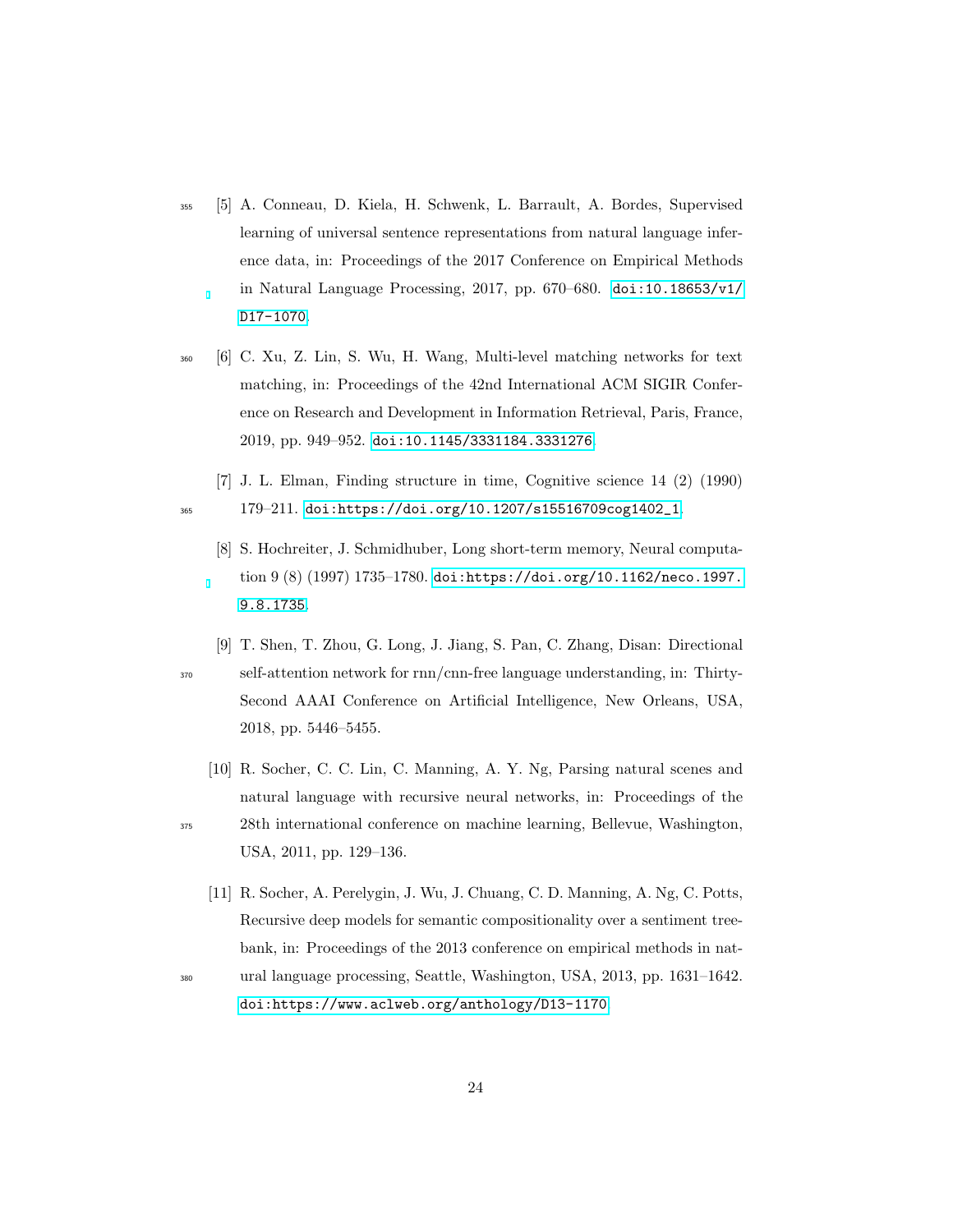<span id="page-24-0"></span>[12] Q. Qian, B. Tian, M. Huang, Y. Liu, X. Zhu, X. Zhu, Learning tag embeddings and tag-specific composition functions in recursive neural network, in: Proceedings of the 53rd Annual Meeting of the Association for Compu-

<sup>385</sup> tational Linguistics and the 7th International Joint Conference on Natural Language Processing (Volume 1: Long Papers), Beijing, China, 2015, pp. 1365–1374. [doi:10.3115/v1/P15-1132](http://dx.doi.org/10.3115/v1/P15-1132).

<span id="page-24-1"></span>[13] M. Huang, Q. Qian, X. Zhu, Encoding syntactic knowledge in neural networks for sentiment classification, ACM Transactions on Information Sys-<sup>390</sup> tems (TOIS) 35 (3) (2017) 26. [doi:10.1145/3052770](http://dx.doi.org/10.1145/3052770).

<span id="page-24-2"></span>[14] Y. Wang, S. Li, J. Yang, X. Sun, H. Wang, Tag-enhanced tree-structured neural networks for implicit discourse relation classification, in: Proceedings of the Eighth International Joint Conference on Natural Language Processing (Volume 1: Long Papers), Taipei, Taiwan, 2017, pp. 496–505.

<sup>395</sup> [doi:https://www.aclweb.org/anthology/I17-1050](http://dx.doi.org/https://www.aclweb.org/anthology/I17-1050).

- <span id="page-24-3"></span>[15] G. Shen, Z.-h. Deng, T. Huang, X. Chen, Learning to compose over tree structures via pos tags for sentence representation, Expert Systems with Applications 141 (2020) 112917. [doi:https://doi.org/10.1016/j.eswa.](http://dx.doi.org/https://doi.org/10.1016/j.eswa.2019.112917) [2019.112917](http://dx.doi.org/https://doi.org/10.1016/j.eswa.2019.112917).
- <span id="page-24-4"></span><sup>400</sup> [16] D. Ha, A. Dai, Q. V. Le, Hypernetworks, arXiv preprint arXiv:1609.09106.
- <span id="page-24-6"></span><span id="page-24-5"></span>[17] R. Socher, B. Huval, C. D. Manning, A. Y. Ng, Semantic compositionality through recursive matrix-vector spaces, in: Proceedings of the 2012 joint conference on empirical methods in natural language processing and computational natural language learning, Jeju Island, Korea, 2012, pp. <sup>405</sup> 1201–1211.
	- [18] K. S. Tai, R. Socher, C. D. Manning, Improved semantic representations from tree-structured long short-term memory networks, in: Proceedings of the 53rd Annual Meeting of the Association for Computational Linguistics and the 7th International Joint Conference on Natural Language Processing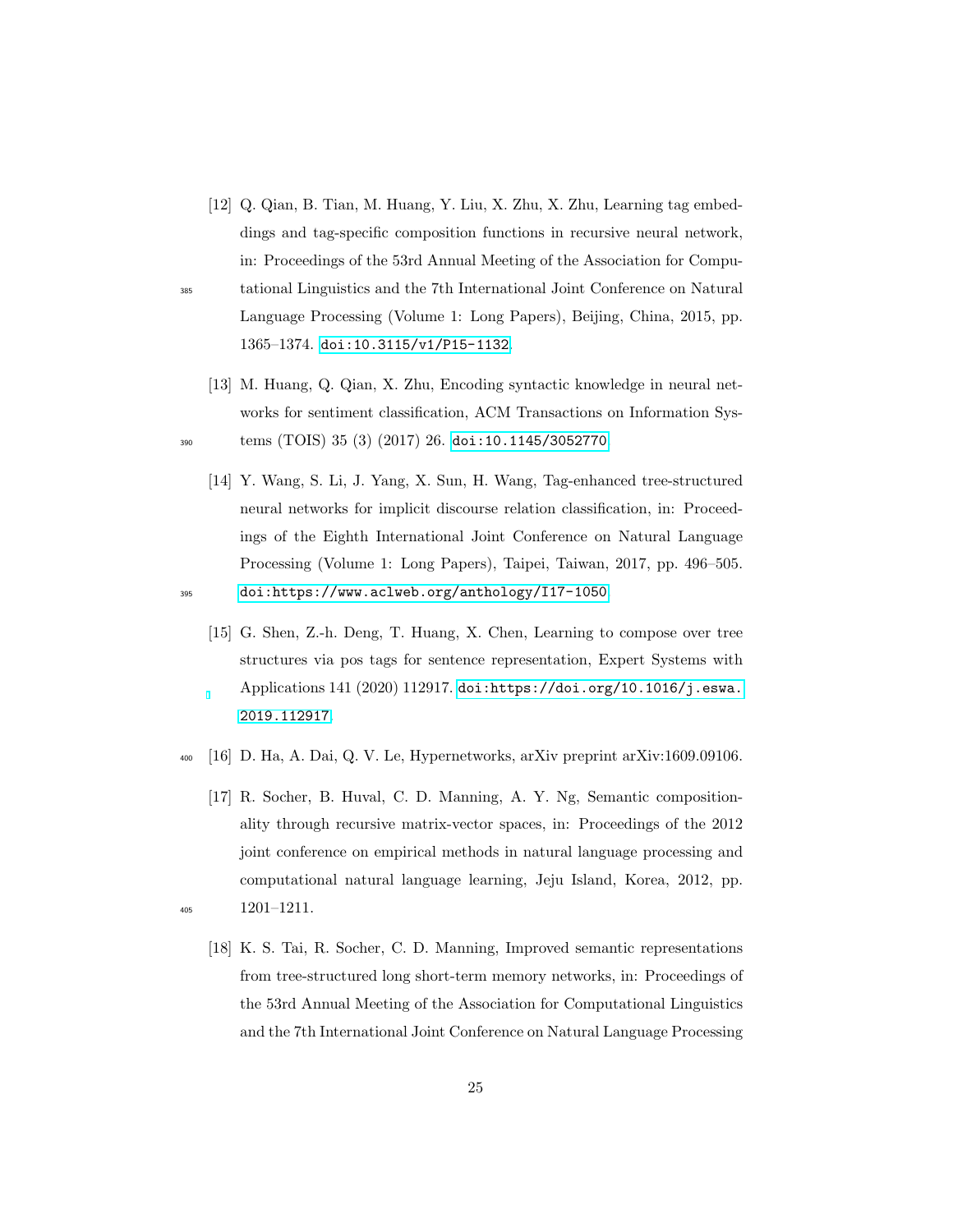- <sup>410</sup> (Volume 1: Long Papers), Beijing, China, 2015, pp. 1556–1566. [doi:10.](http://dx.doi.org/10.3115/v1/P15-1150) [3115/v1/P15-1150](http://dx.doi.org/10.3115/v1/P15-1150).
- <span id="page-25-0"></span>[19] R. Socher, J. Bauer, C. D. Manning, A. Y. Ng, Parsing with compositional vector grammars, in: Proceedings of the 51st Annual Meeting of the Association for Computational Linguistics (Volume 1: Long Papers), Sofia, <sup>415</sup> Bulgaria, 2013, pp. 455–465.
- <span id="page-25-1"></span>[20] L. Dong, F. Wei, C. Tan, D. Tang, M. Zhou, K. Xu, Adaptive recursive neural network for target-dependent twitter sentiment classification, in: Proceedings of the 52nd annual meeting of the association for computational linguistics (volume 2: Short papers), Baltimore, Maryland, 2014,  $_{420}$  pp. 49-54. [doi:10.3115/v1/P14-2009](http://dx.doi.org/10.3115/v1/P14-2009).
- <span id="page-25-2"></span>[21] T. Kim, J. Choi, D. Edmiston, S. Bae, S.-g. Lee, Dynamic compositionality in recursive neural networks with structure-aware tag representations, in: Proceedings of the AAAI Conference on Artificial Intelligence, Honolulu,Hawaii, 2019, pp. 6594–6601. [doi:https://doi.org/10.1609/aaai.](http://dx.doi.org/https://doi.org/10.1609/aaai.v33i01.33016594) <sup>425</sup> [v33i01.33016594](http://dx.doi.org/https://doi.org/10.1609/aaai.v33i01.33016594).
- 
- 
- <span id="page-25-3"></span>[22] J. Choi, K. M. Yoo, S.-g. Lee, Learning to compose task-specific tree structures, in: Thirty-Second AAAI Conference on Artificial Intelligence, 2018, pp. 5094–5101.
- <span id="page-25-4"></span>[23] L. Mou, R. Men, G. Li, Y. Xu, L. Zhang, R. Yan, Z. Jin, Natural language
- <sup>430</sup> inference by tree-based convolution and heuristic matching, in: Proceed
	- ings of the 54th Annual Meeting of the Association for Computational Linguistics, 2016, pp. 130–136.
- <span id="page-25-5"></span>[24] B. Pang, L. Lee, Seeing stars: Exploiting class relationships for sentiment categorization with respect to rating scales, in: Proceedings of the 43rd <sup>435</sup> annual meeting on association for computational linguistics, Ann Arbor,
-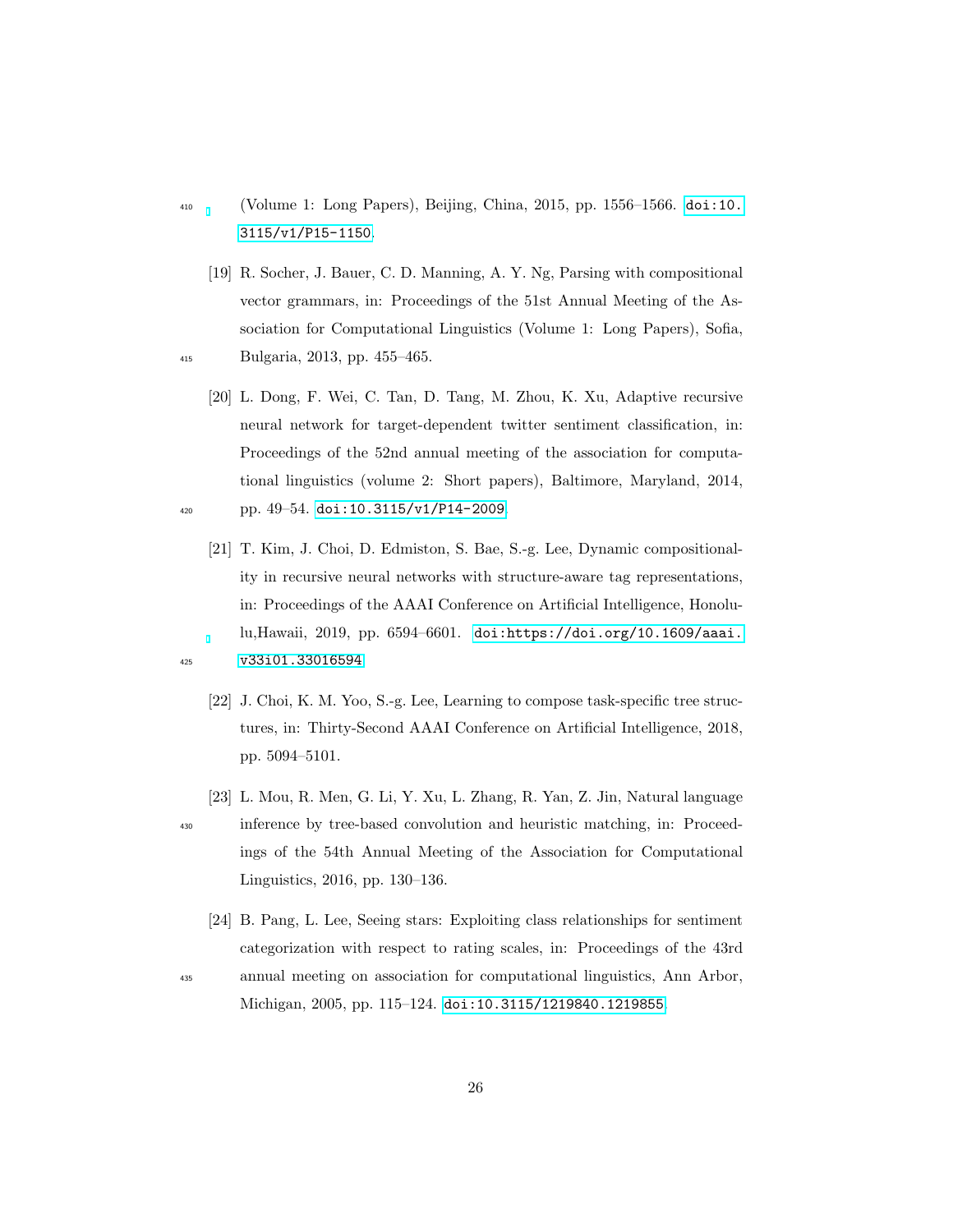- <span id="page-26-1"></span><span id="page-26-0"></span>[25] B. Pang, L. Lee, A sentimental education: Sentiment analysis using subjectivity summarization based on minimum cuts, in: Proceedings of the 42nd annual meeting on Association for Computational Linguistics, Barcelona, <sup>440</sup> Spain, 2004, p. 271. [doi:10.3115/1218955.1218990](http://dx.doi.org/10.3115/1218955.1218990).
	- [26] X. Li, D. Roth, Learning question classifiers, in: Proceedings of the 19th international conference on Computational linguistics-Volume 1, Taipei, Taiwan, 2002, pp. 1–7. [doi:10.3115/1072228.1072378](http://dx.doi.org/10.3115/1072228.1072378).
- <span id="page-26-2"></span>[27] M. Marelli, L. Bentivogli, M. Baroni, R. Bernardi, S. Menini, R. Zam-<sup>445</sup> parelli, Semeval-2014 task 1: Evaluation of compositional distributional semantic models on full sentences through semantic relatedness and textual entailment, in: Proceedings of the 8th international workshop on semantic evaluation (SemEval 2014), Dublin, Ireland, 2014, pp. 1–8. [doi:10.3115/v1/S14-2001](http://dx.doi.org/10.3115/v1/S14-2001).
- <span id="page-26-3"></span><sup>450</sup> [28] S. R. Bowman, G. Angeli, C. Potts, C. D. Manning, A large annotated corpus for learning natural language inference, in: Proceedings of the 2015 Conference on Empirical Methods in Natural Language Processing, 2015, pp. 632–642. [doi:10.18653/v1/D15-1075](http://dx.doi.org/10.18653/v1/D15-1075).
- <span id="page-26-4"></span>[29] D. Klein, C. D. Manning, Accurate unlexicalized parsing, in: Proceedings <sup>455</sup> of the 41st Annual Meeting on Association for Computational Linguistics-Volume 1, Sapporo, Japan, 2003, pp. 423–430. [doi:10.3115/1075096.](http://dx.doi.org/10.3115/1075096.1075150) [1075150](http://dx.doi.org/10.3115/1075096.1075150).
- <span id="page-26-6"></span><span id="page-26-5"></span>[30] J. Pennington, R. Socher, C. Manning, Glove: Global vectors for word representation, in: Proceedings of the 2014 conference on empirical methods in <sup>460</sup> natural language processing (EMNLP), Doha, Qatar, 2014, pp. 1532–1543. [doi:10.3115/v1/D14-1162](http://dx.doi.org/10.3115/v1/D14-1162).
	- [31] M. D. Zeiler, Adadelta: an adaptive learning rate method, arXiv preprint arXiv:1212.5701.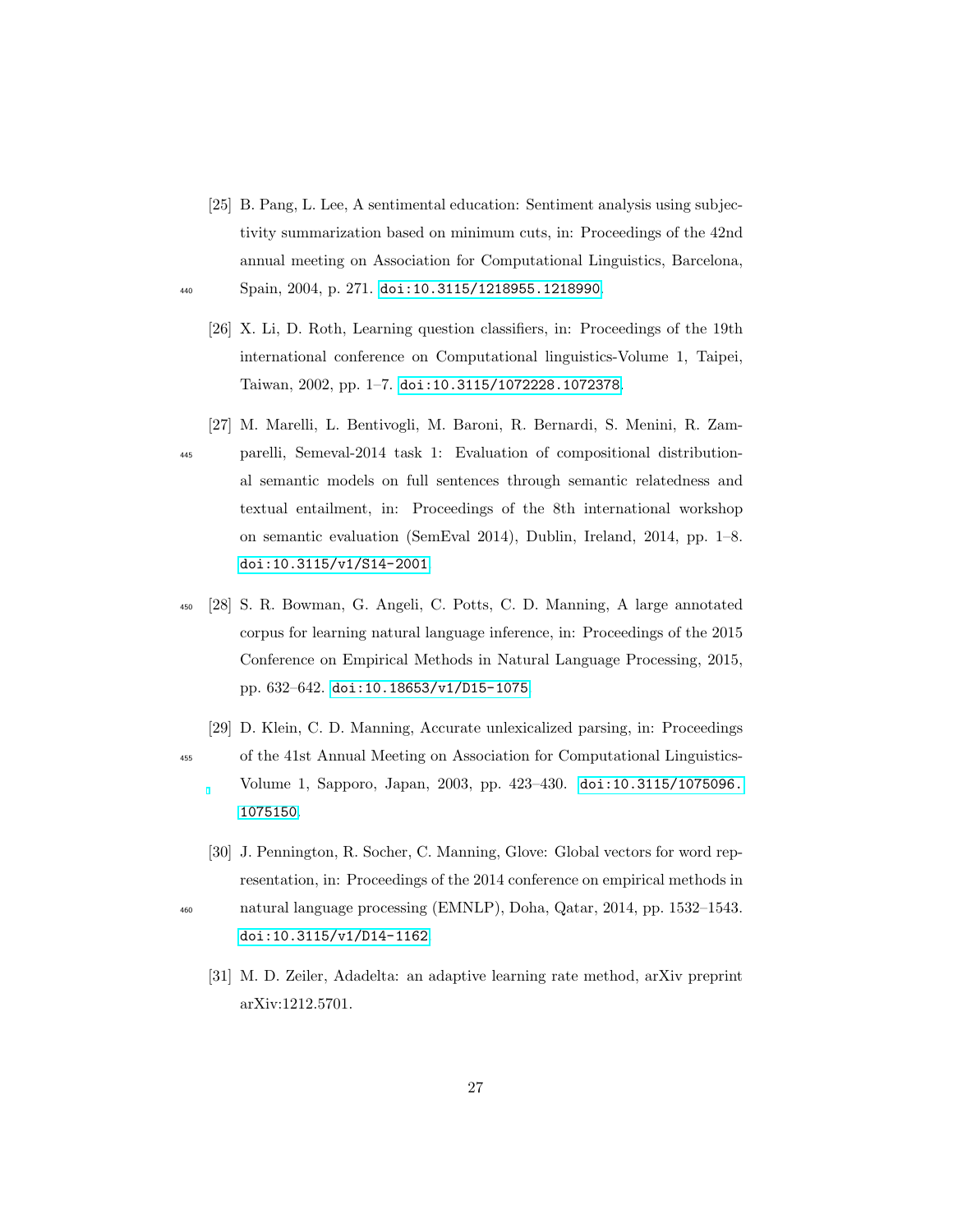<span id="page-27-0"></span>[32] P. Liu, X. Qiu, X. Huang, Adaptive semantic compositionality for sentence

<span id="page-27-1"></span>

- <sup>465</sup> modelling., in: Proceedings of the 26th International Joint Conference on Artificial Intelligence, Melbourne, Australia, 2017, pp. 4061–4067.
	- [33] Z. Teng, Y. Zhang, Head-lexicalized bidirectional tree lstms, Transactions of the Association for Computational Linguistics 5 (2017) 163–177. [doi:](http://dx.doi.org/https://doi.org/10.1162/tacl_a_00053) [https://doi.org/10.1162/tacl\\_a\\_00053](http://dx.doi.org/https://doi.org/10.1162/tacl_a_00053).
- <span id="page-27-3"></span><span id="page-27-2"></span><sup>470</sup> [34] B. McCann, J. Bradbury, C. Xiong, R. Socher, Learned in translation: Contextualized word vectors, in: Advances in Neural Information Processing Systems, 2017, pp. 6294–6305.
	- [35] A. Radford, R. Jozefowicz, I. Sutskever, Learning to generate reviews and discovering sentiment, arXiv preprint arXiv:1704.01444.
- <span id="page-27-4"></span><sup>475</sup> [36] Q. Zhou, X. Wang, X. Dong, Differentiated attentive representation learning for sentence classification, in: Proceedings of the 27th International Joint Conference on Artificial Intelligence, Stockholm, Sweden, 2018, pp. 4630–4636.
- <span id="page-27-6"></span><span id="page-27-5"></span>[37] T. Huang, Z. Deng, G. Shen, X. Chen, A window-based self-attention ap-<sup>480</sup> proach for sentence encoding, Neurocomputing 375 (2020) 25–31. [doi:](http://dx.doi.org/https://doi.org/10.1016/j.neucom.2019.09.024) [https://doi.org/10.1016/j.neucom.2019.09.024](http://dx.doi.org/https://doi.org/10.1016/j.neucom.2019.09.024).
	- [38] A. Vaswani, N. Shazeer, N. Parmar, J. Uszkoreit, L. Jones, A. N. Gomez, L. Kaiser, I. Polosukhin, Attention is all you need, in: Advances in neural information processing systems, 2017, pp. 5998–6008.
- <span id="page-27-7"></span><sup>485</sup> [39] Q. Guo, X. Qiu, P. Liu, Y. Shao, X. Xue, Z. Zhang, Star-transformer, in: Proceedings of the 2019 Conference of the North American Chapter of the Association for Computational Linguistics: Human Language Technologies, 2019, pp. 1315–1325.
- <span id="page-27-8"></span>[40] J. Devlin, M.-W. Chang, K. Lee, K. Toutanova, Bert: Pre-training of deep <sup>490</sup> bidirectional transformers for language understanding, in: Proceedings of